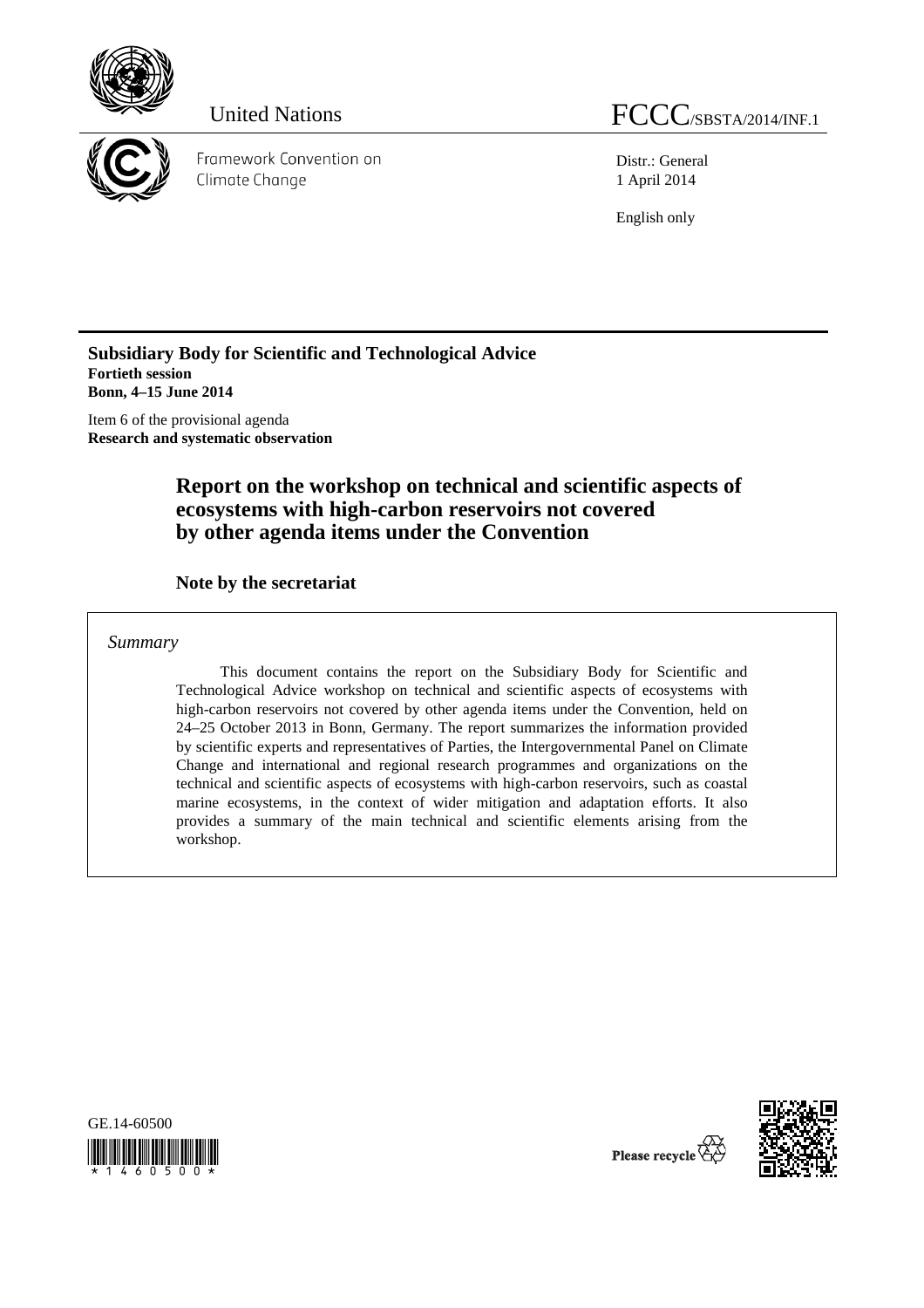# Contents

|         |                                                                                                |                                                                   | Paragraphs | Page |
|---------|------------------------------------------------------------------------------------------------|-------------------------------------------------------------------|------------|------|
| I.      |                                                                                                |                                                                   | $1 - 10$   | 3    |
|         | А.                                                                                             |                                                                   | $1 - 3$    | 3    |
|         | <b>B.</b>                                                                                      |                                                                   | 4          | 3    |
|         | C.                                                                                             | Possible action by the Subsidiary Body for Scientific and         | 5          | 3    |
|         | D.                                                                                             |                                                                   | $6 - 10$   | 3    |
| П.      |                                                                                                |                                                                   |            | 4    |
| Ш.      |                                                                                                |                                                                   | $14 - 68$  | 5    |
|         | А.                                                                                             |                                                                   | $15 - 19$  | 5    |
|         | $\mathbf{B}$ .                                                                                 | Current scientific and technical knowledge of                     | $20 - 41$  | 7    |
|         | C.                                                                                             | Management of ecosystems in the mitigation and adaptation context | $42 - 55$  | 14   |
|         | D.                                                                                             |                                                                   | $56 - 68$  | 19   |
| Annexes |                                                                                                |                                                                   |            |      |
| I.      | Priority needs and areas for scientific research and technical advancement identified          |                                                                   |            | 23   |
| П.      | Priority issues identified for managing ecosystems in the context of mitigation and adaptation |                                                                   |            | 25   |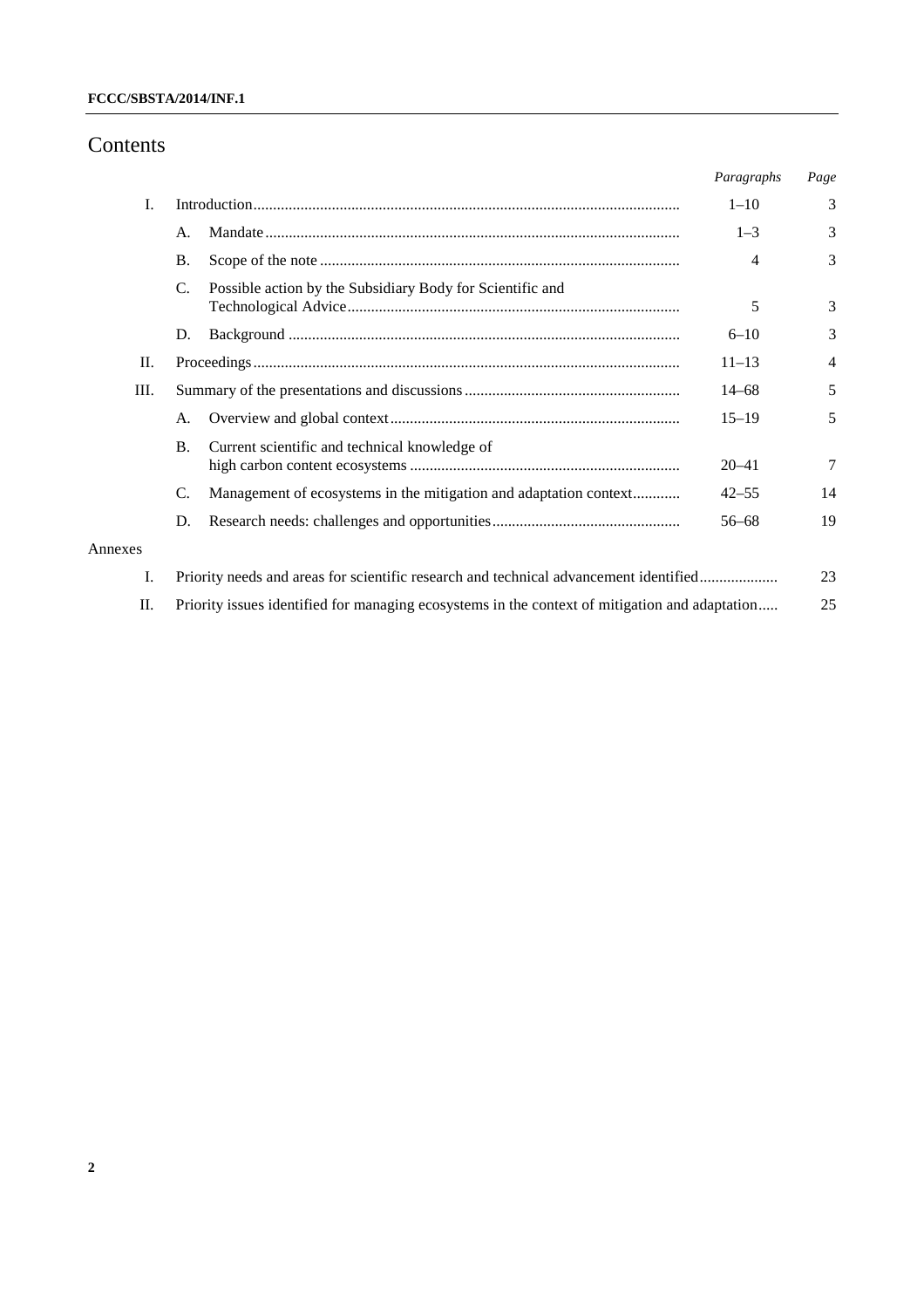# **I. Introduction**

### **A. Mandate**

1. The Subsidiary Body for Scientific and Technological Advice (SBSTA), at its thirtyseventh session, requested the secretariat to organize a workshop, to be held by SBSTA 39, to consider information on the technical and scientific aspects of ecosystems with highcarbon reservoirs not covered by other agenda items under the Convention, such as coastal marine ecosystems, in the context of wider mitigation and adaptation efforts.<sup>1</sup>

2. The SBSTA invited Parties to submit their views on the content of that workshop.2 It also noted the views submitted by Parties in document FCCC/SBSTA/2012/MISC.2 and Add.1 and 2.

3. At its thirty-eighth session, the SBSTA recalled its conclusions regarding the organization of the workshop. It took note of the views of Parties on its content and requested the secretariat, in organizing the workshop, under the guidance of the Chair of the SBSTA, to take these views into account. It further requested the secretariat to prepare a report on the workshop, to be made available before SBSTA 40.<sup>3</sup>

### **B. Scope of the note**

4. This report draws upon the information that was provided and the discussions that took place. It contains an overview of the proceedings of the workshop and provides brief summaries of the presentations as well as of the main technical and scientific elements arising from the deliberations at the workshop, including needs and priority areas for further work and research as identified by participants.

### **C. Possible action by the Subsidiary Body for Scientific and Technological Advice**

5. The SBSTA may wish to consider the information contained in this report at its fortieth session as part of its consideration of the matters related to research and the research dialogue. The information may also assist Parties in their consideration of any further actions arising from the workshop, as appropriate.

### **D. Background**

6. The Conference of the Parties, by decision 9/CP.11, requested the SBSTA to regularly consider research and systematic observation relating to the Convention in order to inform Parties about the on-going and planned activities of regional and international climate change research programmes, and to communicate Parties' views on research needs and priorities to the scientific community, as necessary.

7. The SBSTA, at its twenty-sixth session, agreed to develop and maintain a dialogue between Parties and research programmes and organizations, in the context of decision

<sup>&</sup>lt;u>1</u>  $\frac{1}{1}$  FCCC/SBSTA/2012/5, paragraph 50.

<sup>&</sup>lt;sup>2</sup> Views from Parties are contained in document FCCC/SBSTA/2013/MISC.6 and Add.1 and 2.

<sup>3</sup> FCCC/SBSTA/2013/3, paragraph 70.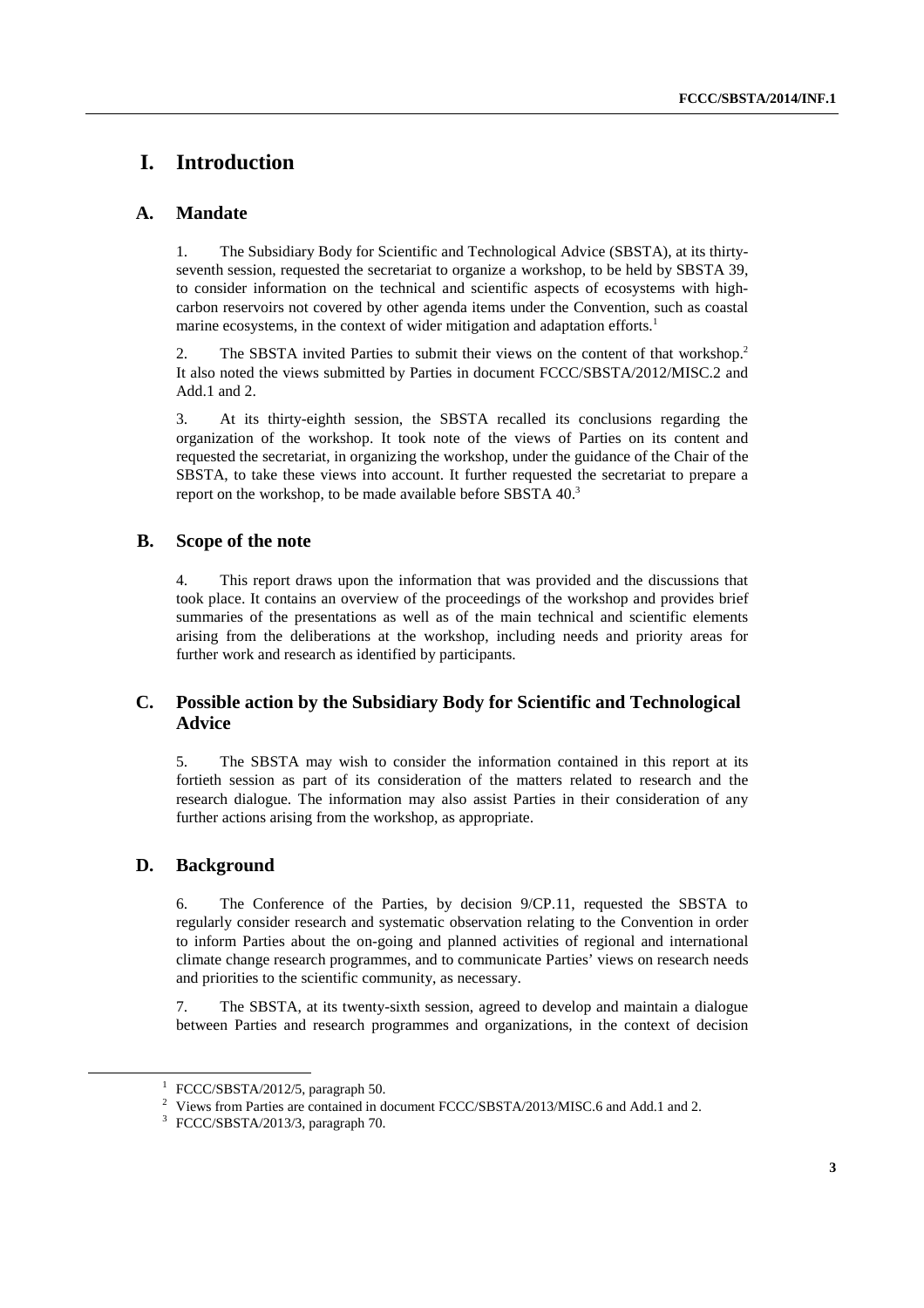9/CP.11, and invited relevant research programmes and organizations to regularly inform the SBSTA of developments in research activities relevant to the needs of the Convention.<sup>4</sup>

8. At its thirty-fourth session, the SBSTA requested the secretariat, subject to the availability of resources, to continue to support the research dialogue, including by organizing further workshops, as appropriate, in periodic consultation with the research programmes and organizations, and to be agreed by the SBSTA.<sup>5</sup> The objective of such workshops is to facilitate the in-depth consideration of issues considered under the research dialogue, with a view to providing information in support of the UNFCCC process.<sup>6</sup>

9. At SBSTA 35, Parties and regional and international research programmes and organizations were invited to provide information on technical and scientific aspects of emissions, removals and reservoirs of all greenhouse gases (GHGs), including from coastal and marine ecosystems such as mangroves, tidal salt marshes, wetlands and seagrass meadows, to be considered as a theme at the research dialogue during SBSTA 36. In this context, the SBSTA also noted the views of Parties regarding the importance of other ecosystems with high-carbon reservoirs, in particular terrestrial ecosystems, for example, steppe, tundra and peatlands.<sup>7</sup> At SBSTA 37, Parties and regional and international research programmes and organizations were invited to provide information on technical and scientific aspects of emissions, removals and reservoirs of all GHGs, including from terrestrial ecosystems such as steppe, savannah, tundra and peatlands, to be considered as a theme for the research dialogue during SBSTA 38.<sup>8</sup>

10. At its thirty-seventh session, the SBSTA requested the secretariat to organize the workshop referred to in paragraph 1 above.

# **II. Proceedings**

The workshop was held on  $24-25$  October 2013 in Bonn, Germany, and was chaired by the Chair of the SBSTA. It benefited from financial resources provided by Spain and the United Kingdom of Great Britain and Northern Ireland for activities to be undertaken by the secretariat in the context of research and systematic observation.

12. The workshop was attended by 56 participants, including 27 representatives from Parties, representing 18 Parties not included in Annex I to the Convention and 6 Parties included in Annex I to the Convention, and relevant international and regional research programmes and organizations, as well as intergovernmental and non-governmental organizations that are active in research activities on high-carbon ecosystems in the context of climate change mitigation and adaptation.

13. The workshop, including the agenda and themes for the workshop, was organized under the guidance of the Chair of the SBSTA, taking into account views from Parties<sup>9</sup> and in consultation with relevant research programmes and organizations. The workshop was structured according to the following major sessions, under which the various topics and aspects of ecosystems with high-carbon reservoirs were addressed:

(a) Overview and global context;

 <sup>4</sup> FCCC/SBSTA/2007/4, paragraphs 44 and 47.

<sup>5</sup> FCCC/SBSTA/2011/2, paragraph 55(a).

<sup>6</sup> FCCC/SBSTA/2011/5, paragraph 41.

<sup>7</sup> FCCC/SBSTA/2011/5, paragraph 43.

<sup>8</sup> FCCC/SBSTA/2012/5, paragraph 52.

<sup>9</sup> FCCC/SBSTA/2013/MISC.6 and Add. 1 and 2.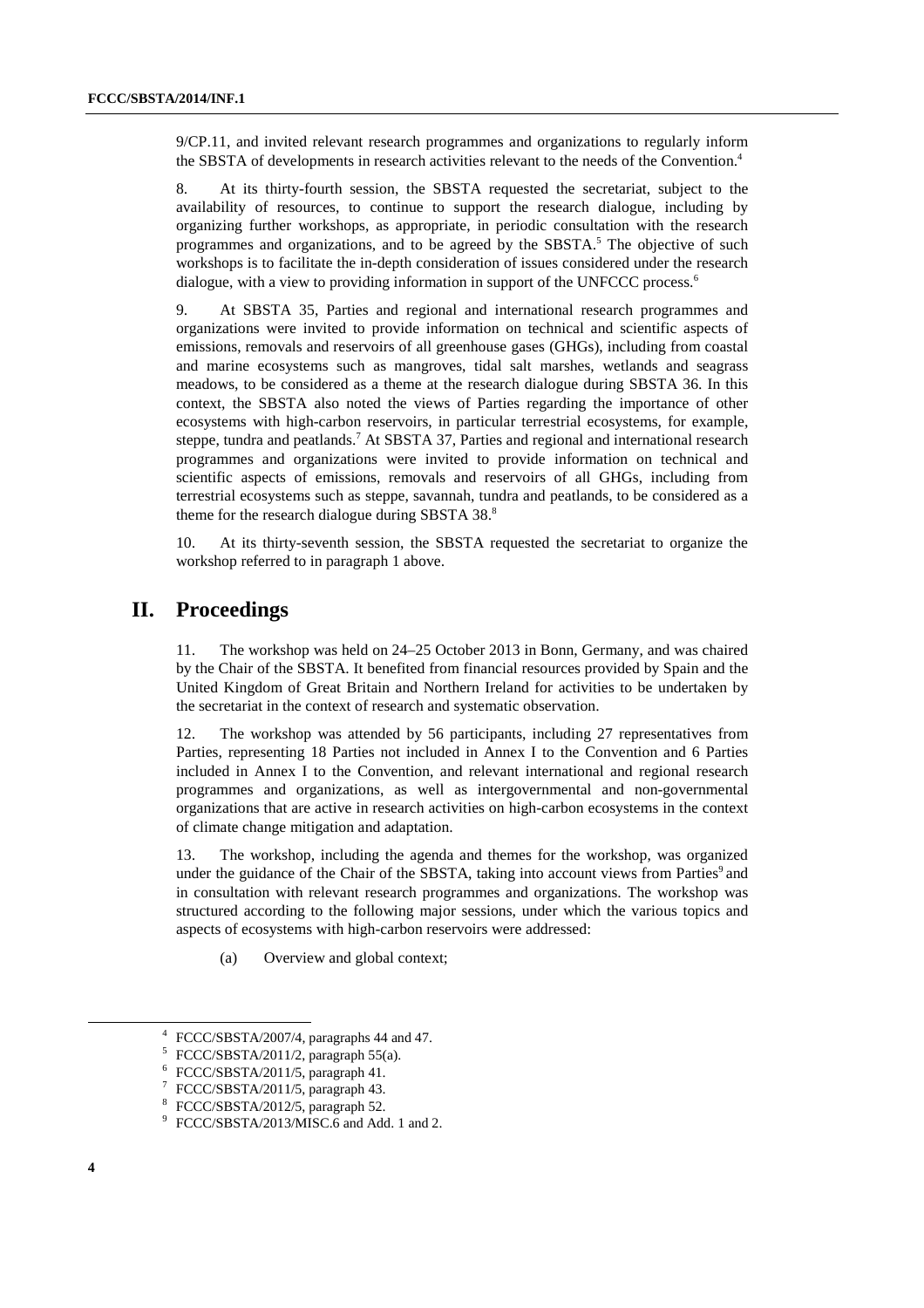(b) Current scientific and technical knowledge of high carbon content ecosystems;

- (c) Management of ecosystems in the mitigation and adaptation context;
- (d) Research needs: challenges and opportunities.

## **III. Summary of the presentations and discussions**

14. The following section summarizes the technical and scientific aspects of the main topics addressed during the workshop. Further information on the content of the workshop, including the agenda, the presentations and related background information, can be obtained from the UNFCCC website.10

#### **A. Overview and global context**

15. Under this session presenters provided an overview of the global context and global aspects of high-carbon ecosystems, as well as a generic picture of the methodological developments by the Intergovernmental Panel on Climate Change (IPCC).

16. The first presentation gave **an overview of the global carbon cycle and carbon balance in the environment**, based on results from the contribution of Working Group I to the IPCC Fifth Assessment Report (AR5 WGI), *Climate Change 2013: The Physical*  Science Basis,<sup>11</sup> including the latest information on the global carbon budget 1959–2011.<sup>12</sup> Carbon balances, stocks and flows, as well as major sources of anthropogenic carbon dioxide  $(CO<sub>2</sub>)$  emissions and their regional distribution, were discussed. According to the presenter, cumulative emissions provide the most accurate information to project temperature changes, and the total cumulative emissions for the period 1870–2011 amount to 515 (445 to 585) Gt C, with the largest contributions to  $CO<sub>2</sub>$  emissions being fossil fuel use and cement production, followed by land-use change. The main sinks of  $CO<sub>2</sub>$  are land based (very variable) and the ocean (about 30 per cent), the latter mostly via physical and chemical processes (figure 1).

17. The AR5 WGI provides information on the emission pathways to keep the future global temperature rise below different limits. The presenter noted that when considering cumulative emissions, for a temperature rise below  $2 \degree C$  by the end of the century, the required reductions in emissions will have to take into account that historical emissions already count for half of the emission budget corresponding to that temperature rise, and that monitoring vulnerable carbon pools and fluxes is critical as the climate evolves. Further research is needed to identify the potential contribution of permafrost thawing, wetlands and other vulnerable ecosystems to global and regional carbon budgets, and to enhance understanding of the effects of ocean acidification on marine ecosystem services.

18. Ecosystems store (on land) and sequester (in the ocean) large quantities of carbon. Ecosystems are highly variable in time and space. Models used for the evaluation of carbon flux from ecosystems are currently reproducible only on a global scale. At this level, progress is being made in separating natural variability from anthropogenic causes, and release of carbon stored in permafrost ecosystems and soils, previously not considered in models, is also starting to be integrated. At a regional level, although there are now direct measurements, there is increased uncertainty and a need for better data. Some progress has

 $10$  <http://unfccc.int/7797>.

<sup>11</sup> Available at <http://www.ipcc.ch/report/ar5/wg1>.

<sup>&</sup>lt;sup>12</sup> Global Carbon Project. Available at <http://www.globalcarbonproject.org/carbonbudget>.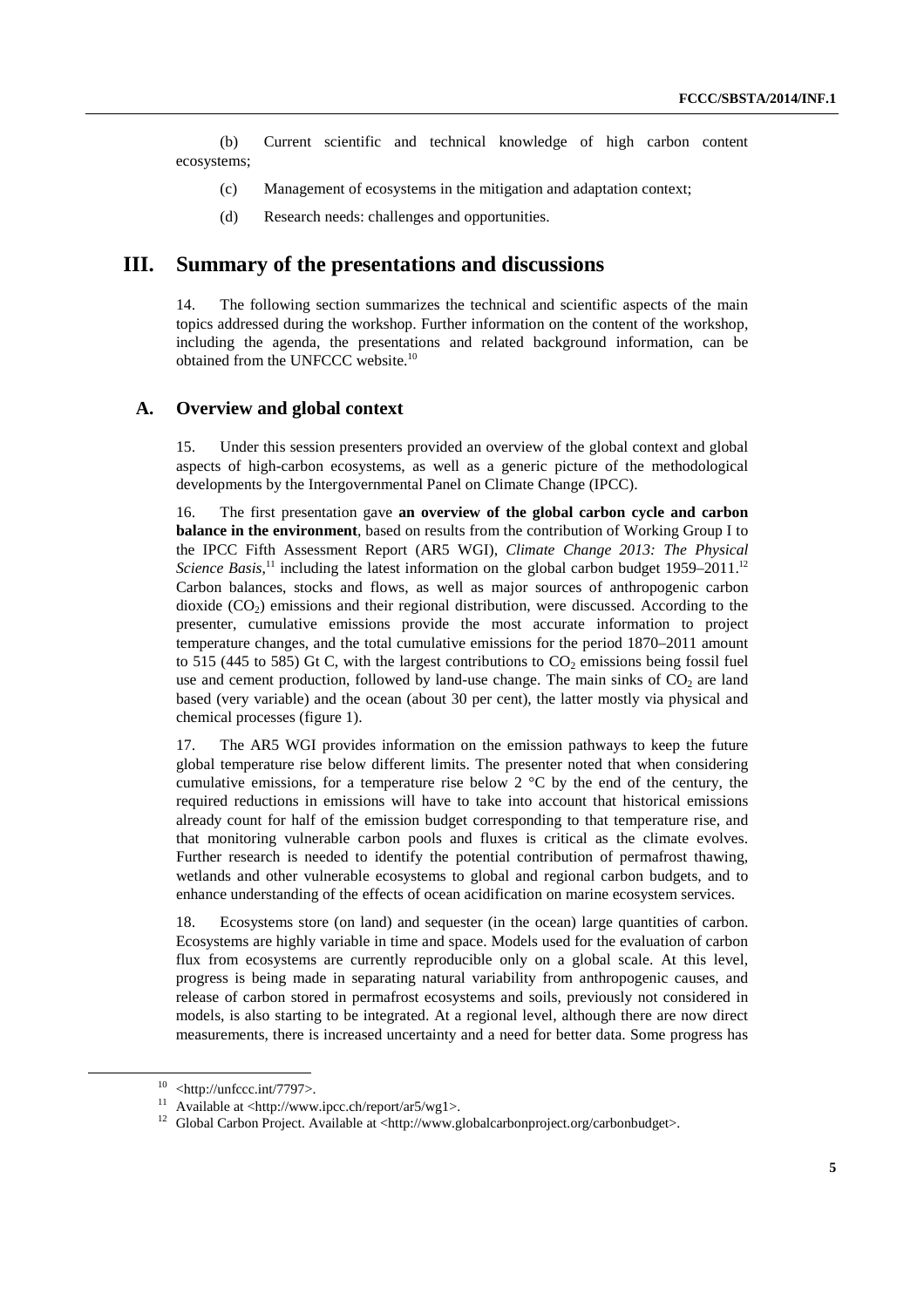been made in terms of land-use changes related to forestry and this could be elaborated to include other ecosystems.

#### Figure 1



Carbon balance in the environment (annual anthropogenic CO<sub>2</sub> emissions and **partitioning, 1750 to 2011)**

*Source*: Contribution of Working Group I to the Fifth Assessment Report of the Intergovernmental Panel on Climate Change, Technical Summary, figure TS.4.

19. A presentation by a representative from the IPCC provided an overview of newly developed methodological guidance for national GHG inventories as set out in the recently released IPCC *2013 Supplement to the 2006 Guidelines for National Greenhouse Gas Inventories: Wetlands* (Wetlands Supplement).13 The *2006 IPCC Guidelines for National Greenhouse Gas Inventories*<sup>14</sup> (hereinafter referred to as the 2006 IPCC Guidelines) provide guidance for estimating stock changes in carbon pools in six land-use categories, one of which is wetlands. The new Wetlands Supplement takes into account increased scientific knowledge and availability of data, and provides broader coverage than that of the wetlands category in the 2006 IPCC Guidelines. As in the 2006 IPCC Guidelines, the Wetlands Supplement continues to use the "managed land proxy" approach to estimate anthropogenic emissions and removals, that is, those that occur on managed lands. It provides methodological guidance for estimating anthropogenic GHG emissions and removals from wetlands and drained soils, in particular updated and new guidance for: drained inland organic soils; rewetted organic soils (including peatlands); coastal wetlands, including mangrove forests, tidal marshes and seagrass meadows (for specified management activities); inland wetland mineral soils; and constructed wetlands for wastewater treatment. He further explained that oceans are not currently taken into account as GHG inventories are done for individual nations, although GHGs from coastal zones within national borders are taken into account.

See <http://www.ipcc-nggip.iges.or.jp/public/wetlands/index.html>. See <http://www.ipcc-nggip.iges.or.jp/public/2006gl>.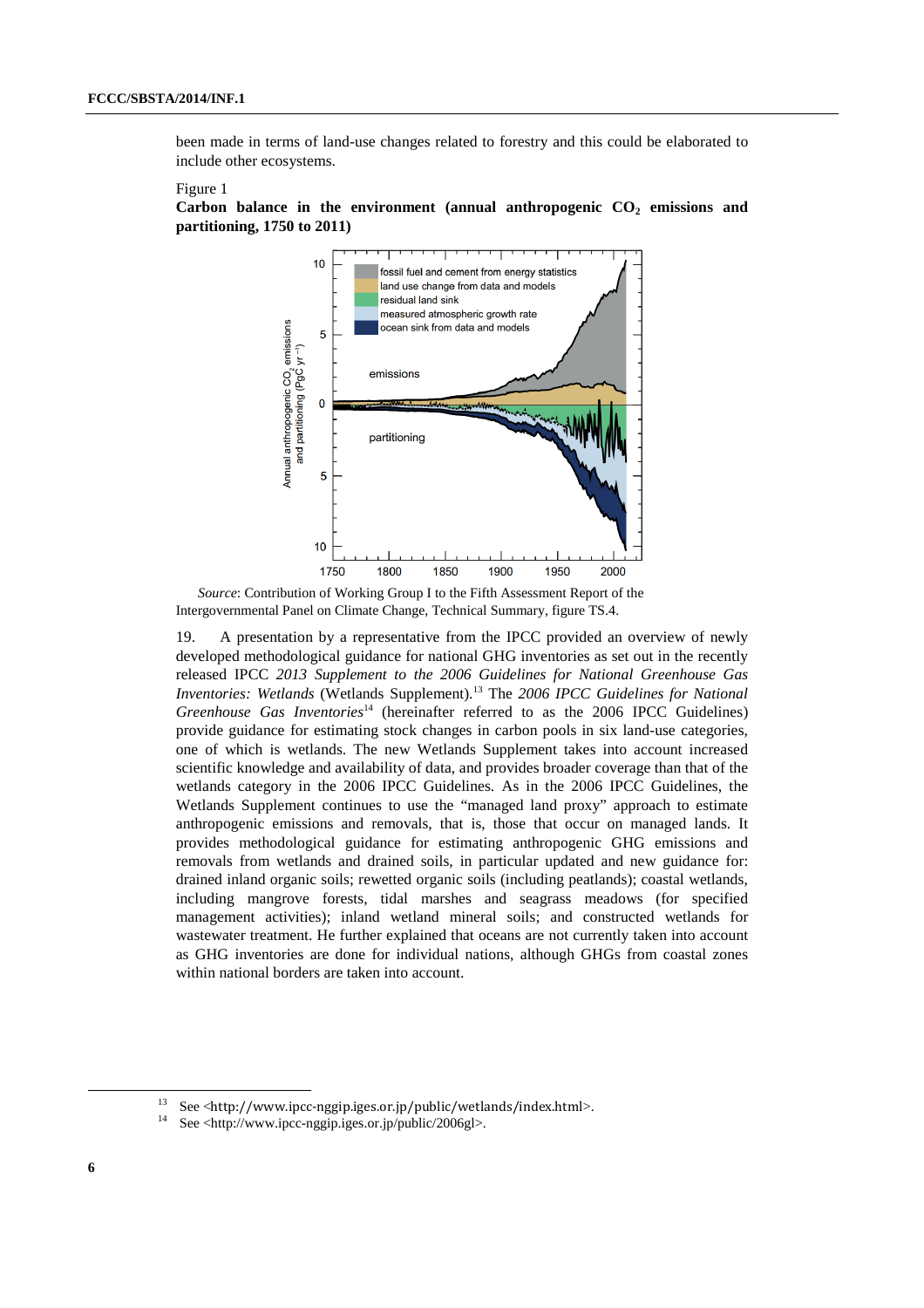### **B. Current scientific and technical knowledge of high carbon content ecosystems**

20. Presenters of this session were asked to provide an overview of the current scientific and technical knowledge of various types of high-carbon ecosystems, including indicating technical limitations and uncertainties and further research needs.

21. As an introduction to the themes of this session, the presentation by the World Conservation Monitoring Centre of the United Nations Environment Programme (UNEP-WCMC) looked at global patterns of carbon stocks. The three major carbon pools globally are above-ground biomass, below-ground biomass and soil organic carbon. Mapping is important for quantifying terrestrial carbon stocks and potential emissions, as well as for determining the potential for restoring lost carbon stock. Only a small number of data sets on the global distribution of biomass carbon across different ecosystems currently exist; these include the global map produced by Ruesch and Gibbs  $(2008)^{15}$  (figure 2). For tropical forests, information with a higher level of detail is available. However, comparisons between data from different sources indicate considerable uncertainties for biomass carbon in tropical forests, and even more so for non-forest ecosystems. Also highlighted in the presentation was a need for improved understanding of spatial variation in soil organic carbon stocks (including coastal sediments). Soil organic carbon stocks are estimated to be two to three times larger than atmospheric carbon content, and data are still highly uncertain, in particular for permafrost, peatlands and some coastal sediments. At the same time, the impacts of different forms of land use on soil carbon need to be better understood.

#### Figure 2

#### **Carbon storage in terrestrial ecosystems**



*Source*: GRID-Arendal. Available at <http://www.grida.no/publications/rr/natural-fix/page/3724.aspx>.

 <sup>15</sup> Ruesch A. and Gibbs HK. 2008. *New IPCC Tier-1 Global Biomass Carbon Map For the Year 2000*. Available at <http://cdiac.ornl.gov/epubs/ndp/global\_carbon/carbon\_documentation.html>.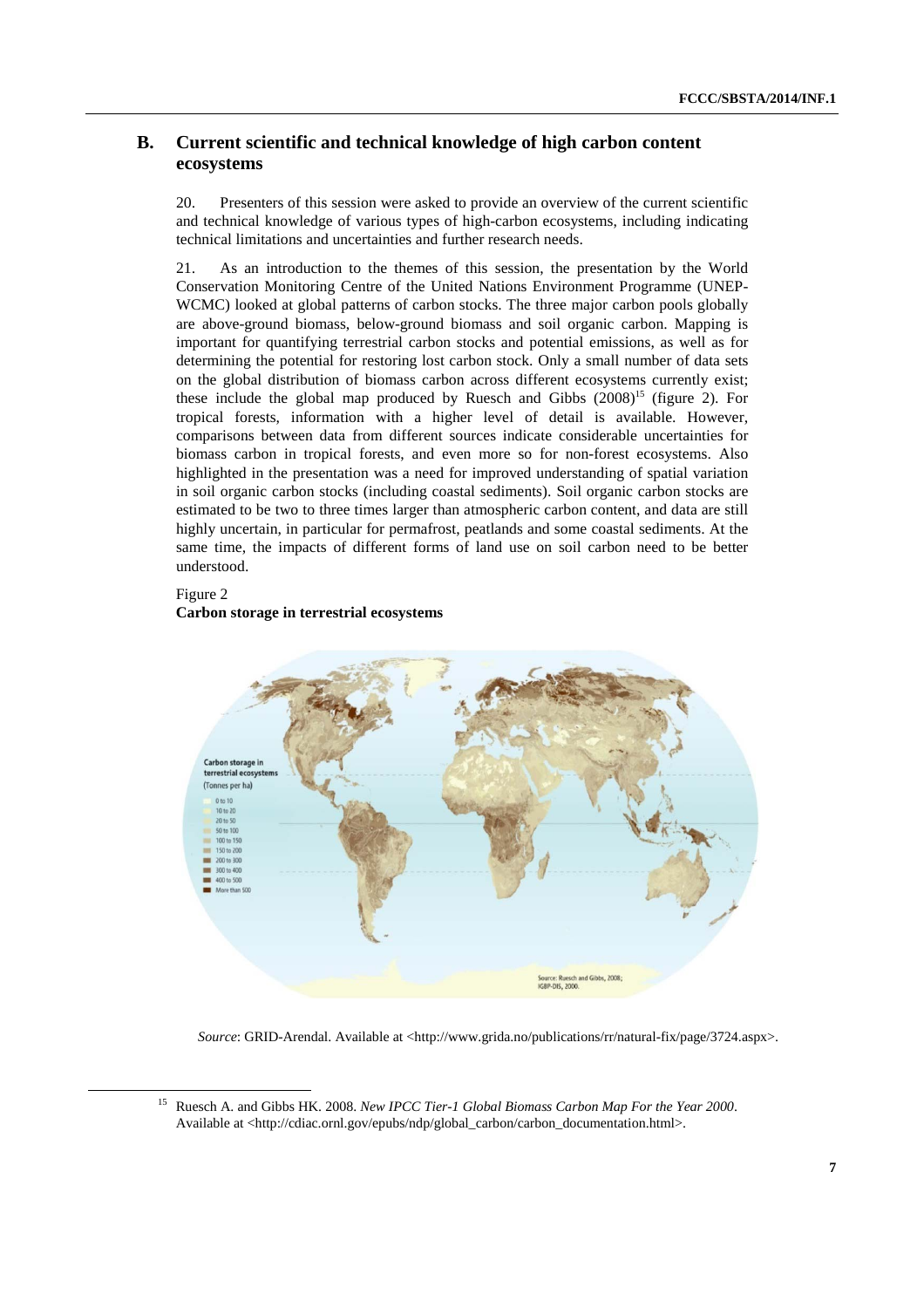22. The global distribution of carbon depends on soil types, climate and ecosystem features, such as species compositions. The map in figure 2 shows that large amounts of carbon are stored in the tropics, mostly as biomass, and in high-latitude ecosystems where the stocks are largely located in permanently frozen layers of soil (permafrost) and in peat. 16

#### **1. Coastal ecosystems**

23. The following set of presentations addressed in detail methodological aspects of some types of high-carbon ecosystems and their ecology, placing particular focus on coastal high-carbon ecosystems: seagrasses, mangroves and tidal marshes.

24. Following the overview presentation on the IPCC Wetlands Supplement, a representative from the IPCC outlined the contents of its chapter 4, "Coastal wetlands", which provides methodological guidance for estimating  $CO<sub>2</sub>$  and non- $CO<sub>2</sub>$  emissions from vegetated coastal ecosystems (mangroves, tidal marshes and seagrasses) from different management practices and changes in land uses, using a tier 1 methodology and default emission factors. The presentation highlighted the global distribution and estimated areas of these ecosystems; while mangroves globally cover around  $138,000 \text{ km}^2$ , mostly in the tropics, salt marshes are more widespread and areal extent ranges between 200,000 and  $400,000$  km<sup>2</sup>, while for seagrass meadows, which are found on all continents (except Antarctica) the areal extent ranges from  $200,000$  to  $600,000$  km<sup>2</sup>. All of them store carbon in the biomass, both below and above ground, and current losses of mangroves, tidal marshes and seagrasses due to human coastal activities are resulting in losses of biomass and carbon. The "Coastal wetlands" chapter provides: default data for estimating carbon stock changes in mangrove living biomass and dead wood pools for coastal wetlands using tier 1 methodologies, as well as new guidance for estimating  $CO<sub>2</sub>$  emissions and removals from organic and mineral soils for management activities of extraction (including excavation and construction of aquaculture and salt production ponds), drainage and rewetting and revegetation; default data for estimating anthropogenic  $CO<sub>2</sub>$  emissions and removals for soils in mangroves, tidal marshes and seagrass meadows; and guidance for estimating nitrous oxide  $(N_2O)$  emissions during aquaculture use and methane  $(CH_4)$ emissions for rewetting and revegetation of mangroves and tidal marshes.

25. An expert from the Department of Environment and Heritage, Australia, gave an overview of the ecological aspects of coastal wetlands, and how these are interconnected. Mangroves require an environment with relatively high salinity and have large root systems generally growing close to the surface and spreading across the area. While mangroves and tidal marsh ecosystems are often found together, with mangroves outcompeting tidal marshes, the latter are also located in colder environments. They are highly diverse, with a number of different distinct ecosystems covered under the term "salt marshes". Seagrass is subaqueous and derives carbon from the ocean itself. All three ecosystems (mangroves, salt marshes and seagrasses) are important for biodiversity, with many unique species, and are linked at the global, regional and local levels for a large number of organisms, for example to enable larval export through mangroves to estuaries. The importance of keeping the ecosystems linked together is one of the greatest challenges to preserve biodiversity. While research is at an early stage, potential impacts of climate change indicate an increase in mangroves, while tidal marshes show decline. In particular, sea level rise can result in mangroves spreading into salt marshes, and a positive response of plants in the mangroves in terms of productivity.

 <sup>16</sup> See <http://www.grida.no/publications/rr/natural-fix/page/3724.aspx>; see also <http://www.futurescience.com/doi/abs/10.4155/cmt.13.77>.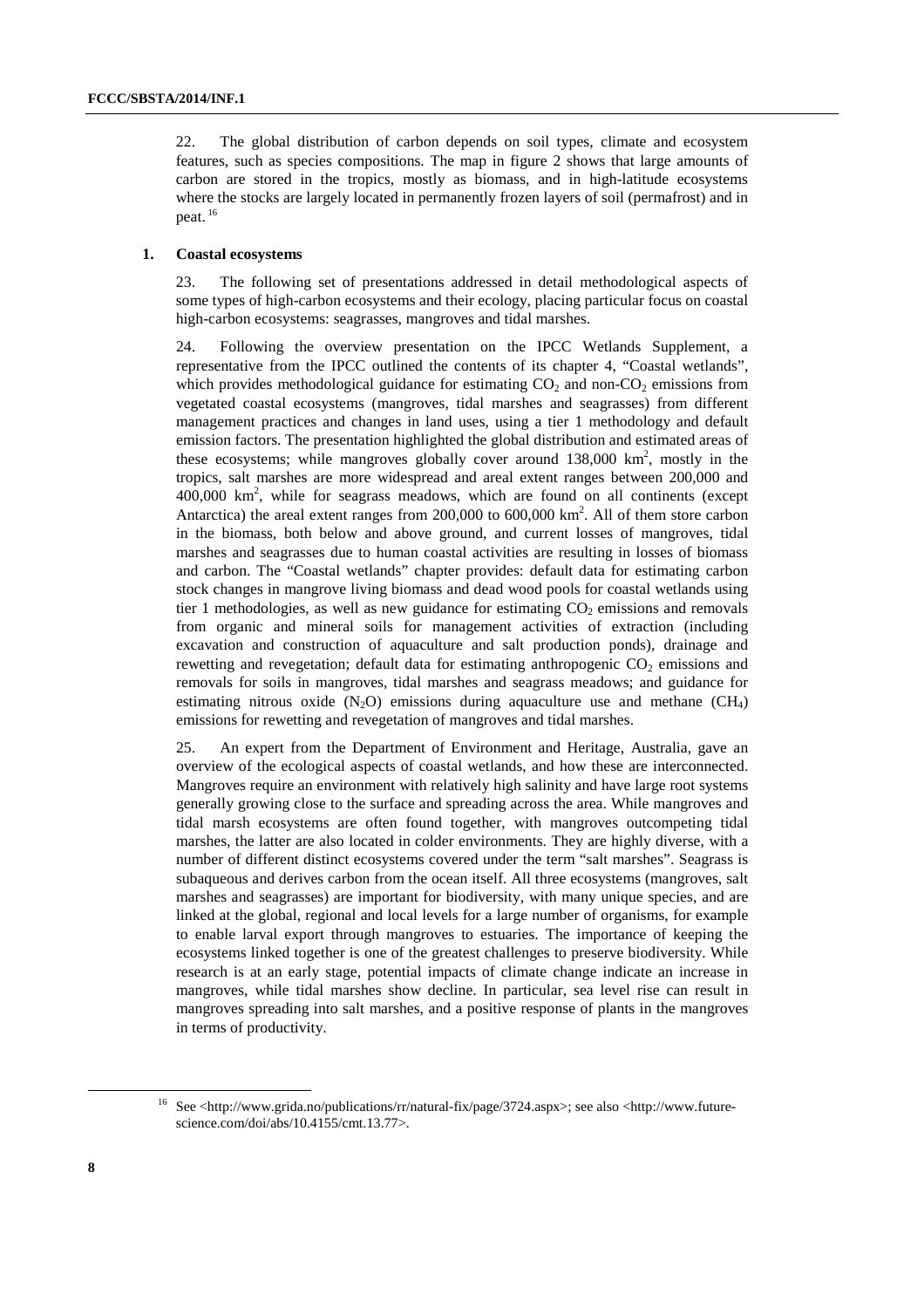26. As further elaborated by an expert from the Coalition for Rainforest Nations and Oregon State University, coastal ecosystems (mangroves, salt marshes and seagrasses) provide a large number of different ecosystem services, including biological diversity, water quality, protection from flood and storm damage, timber and non-timber forest products, aesthetic and ecotourism value, fish and shellfish, and carbon sinks, as they store high amounts of carbon. Currently, on average, 1–7 per cent of these types of carbon sink are being lost annually. According to information provided by the presenters during this session of the workshop, the global area covered by, and loss of, carbon from coastal ecosystems can be summarized as indicated in table 1.

Table 1

| Coastal habitat | Estimated global area $(km^2)$ | Annual loss   | Total loss |
|-----------------|--------------------------------|---------------|------------|
| Seagrasses      | 177 000 - 600 000              | $1 - 3\%$     | 29%        |
| Salt marshes    | 200 000 - 400 000              | $1 - 2\%$     | $50%+$     |
| Mangroves       | 137 760 - 152 000              | $0.9 - 1.8\%$ | 35%        |

| Global area covered by, and loss of, carbon from coastal ecosystems |  |  |  |
|---------------------------------------------------------------------|--|--|--|
|---------------------------------------------------------------------|--|--|--|

27. Focusing further on mangroves – a unique type of tropical forest that is found in tropical and subtropical tidal zones in over 123 countries – in the context of climate change, the presenter from the Coalition for Rainforest Nations and Oregon State University outlined their high diversity, both in structure and in the ecosystem services they provide, as well as their economic value. Compared with other types of forest, studies show their high carbon stocks content, especially below ground; at the same time their rates of land cover changes/deforestation are among the highest in the tropics, resulting in a high level of GHG emissions. Conversion of mangroves causes high rates of carbon loss, up to 89 per cent of original stock in some cases, especially the soil organic carbon, which is higher than in rainforest conversion. In terms of estimating and monitoring carbon stocks, emissions and sequestration in mangroves, examples cited in Indonesia, the Dominican Republic and the Federated States of Micronesia, where combinations of remote sensing and field observations were used, indicate the possibility of monitoring mangroves.

28. The presentation by the expert from the Spanish National Research Council and the University of Western Australia detailed the importance of seagrasses, clonal plants with extended life spans adapted to life in the sea and which can be found in all continents. Seagrass meadows have high net primary production, develop significant below-ground biomass and are strong natural carbon sinks (up to 17 t C/ha/year), storing carbon in the seabed, forming raised reefs containing organic-rich materials that are preserved over millennia. A decline of seagrass, which is anthropogenic in origin, is happening at fast rates and represents a significant loss in  $CO<sub>2</sub>$  sink capacity and in carbon stored. Seagrass loses carbon through a thin layer of water, and the  $CO<sub>2</sub>$  emissions are then emitted to the atmosphere. Technical capacity is available to recover (at least some of) these ecosystems, that is, through revegetation and replanting, and recent models show that seagrass reforestation leads to substantial  $CO<sub>2</sub>$  sequestration.

29. At the same time, preserving and replanting seagrasses offers opportunities for coastal protection from erosion, sea level rise and storms, while delivering additional significant ecosystem services and value to society. The presentation further highlighted that approaches to adapt to sea level rise and its impacts are likely to be far more costeffective when based on marine vegetation, particularly when involving plants, such as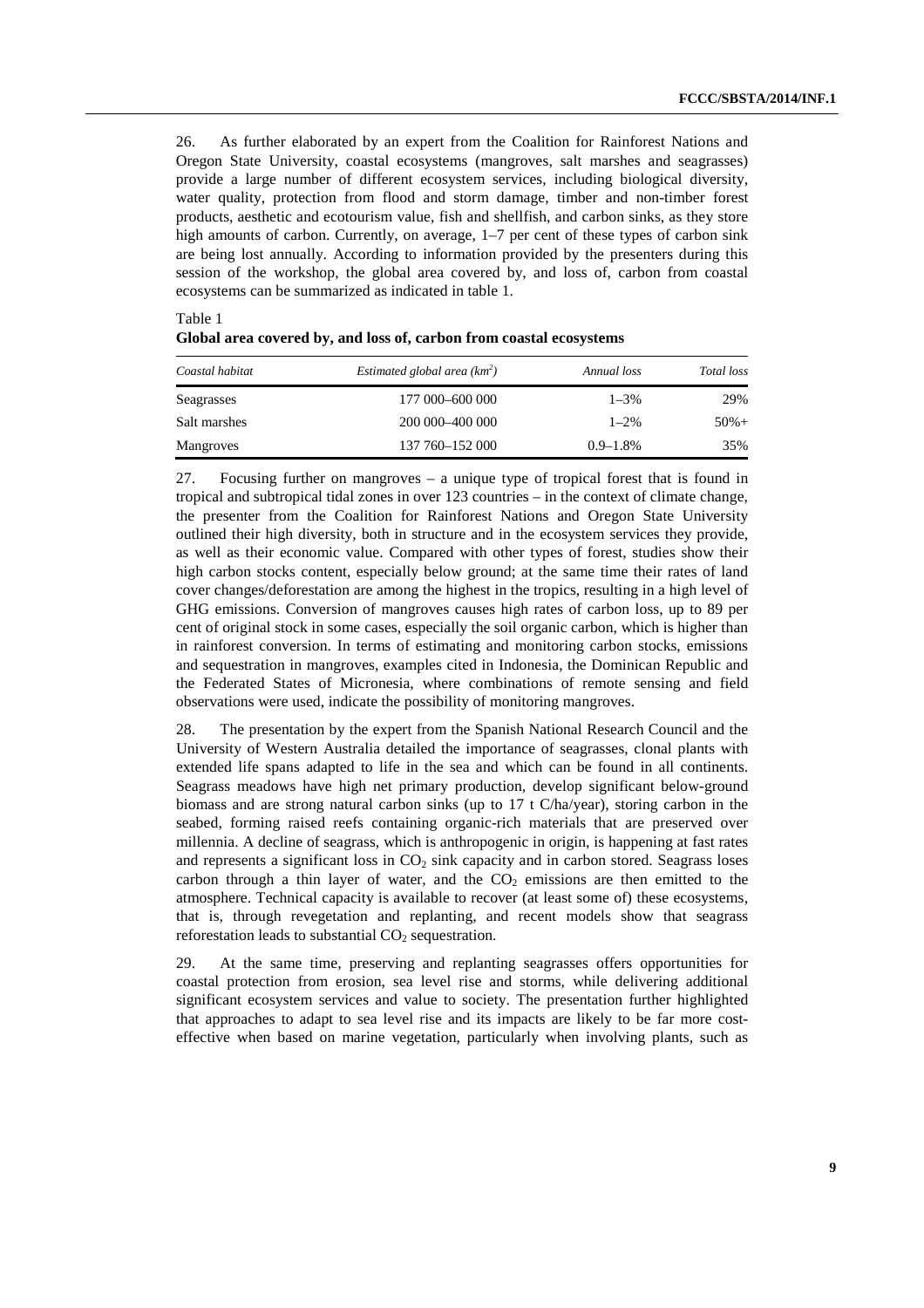seagrass, with a capacity for clonal expansion and exponential growth, $17$  as compared with cement-based solutions with a similar level of efficiency. The presenter further explained that countries can address loss of seagrass, which can be apportioned within national borders, and that current knowledge does not indicate that seagrass can be invasive.

30. Tidal marshes/wetlands exist in a very narrow surface elevation range and are normally part of a larger combined system, which can also contain freshwater, explained the expert from Conservation International. They play an important role for fish production and provide long-term carbon sequestration in their soils; because the soils are wet, sediments are trapped and store high levels of carbon, and, similar to the other coastal ecosystems discussed during this session, most carbon is found in the soil organic carbon pool. Conversion of these coastal wetlands, in particular drainage, which occurs widely in coastal ecosystems, brings loss of historical carbon, resulting in  $CO<sub>2</sub>$  and other GHGs being released quickly into the atmosphere, while the soil subsides, causing additional problems, including land subsidence and erosion. Wetlands can be restored, as shown by the wetlands restoration projects that are also being used to model the response of those wetlands to sea level rise and to collect data. Knowledge of the carbon density of the ecosystem can be used to calculate the carbon lost due to conversion and the corresponding  $CO<sub>2</sub>$  release, which, as explained by the presenter, have shown to be significant; he referred to a number of case studies in delta regions, for example the Sacramento-San Joaquin River Delta and the Snohomish River Estuary of Puget Sound, Washington, both in the United States of America.<sup>18</sup> Although methods are available to calculate carbon sequestration and losses, more data are needed to use tier 2 methods, which would be needed to better reflect local conditions and improve accuracy in the estimations.

#### **2. Terrestrial ecosystems**

31. The following group of presentations looked in detail at high-carbon terrestrial ecosystems, particularly the importance of peatlands and terrestrial wetlands, but also permafrost and others. Methodological aspects of estimating carbon were also addressed. There are many different peatland ecosystems, as recognized by the Convention on Biological Diversity, and they are present throughout the world in the Arctic, temperate and tropical zones. Information on global peatlands is collected into databases, collated from countries' data, and can provide an overview of the extent and condition of global peatlands and mires.

32. A representative from the Center for International Forestry Research presented information on current knowledge of tropical peat swamp forests, which constitute a major terrestrial carbon store, in particular in their below-ground carbon pools. Around 75 per cent of the global carbon stored in tropical peatlands (estimated at 92 Pg C in 2010) can be found in South-East Asia. Tropical peatlands are extensively deforested, drained and degraded, and most of their emissions result from drainage and conversion to acacia. Methodologies for estimating GHGs from peatlands have become available (IPCC Wetlands Supplement), including for drained peatland and rewetted organic soil; however, the further development of higher-tier emission factors and data would be needed, especially for restored degraded peatlands. Country-specific data are therefore needed to improve estimates, as well as better estimation of peat depth/thickness and volume. Airborne and ground penetrating radar may be used in this regard to reduce uncertainties. Fire is also an important factor, as every activity of converting peatland involves fire, which

See  $\langle$ http://api.ning.com/files/y3-\*sRtNa\*Fycl5kE3LbC0XDgzjU2ONNDrGFWuWjqH3JgJhorb7gwsIToB2TrQKpHUsgi67IqiTaMPJ Wy2iJ6d0uPEaEAtcc/Duarteetal.2013theroleofcoastalplantcommunitiesforclimatechangemitigationa ndadaptation.pdf>.<br><sup>18</sup> See <https://www.estuaries.org>.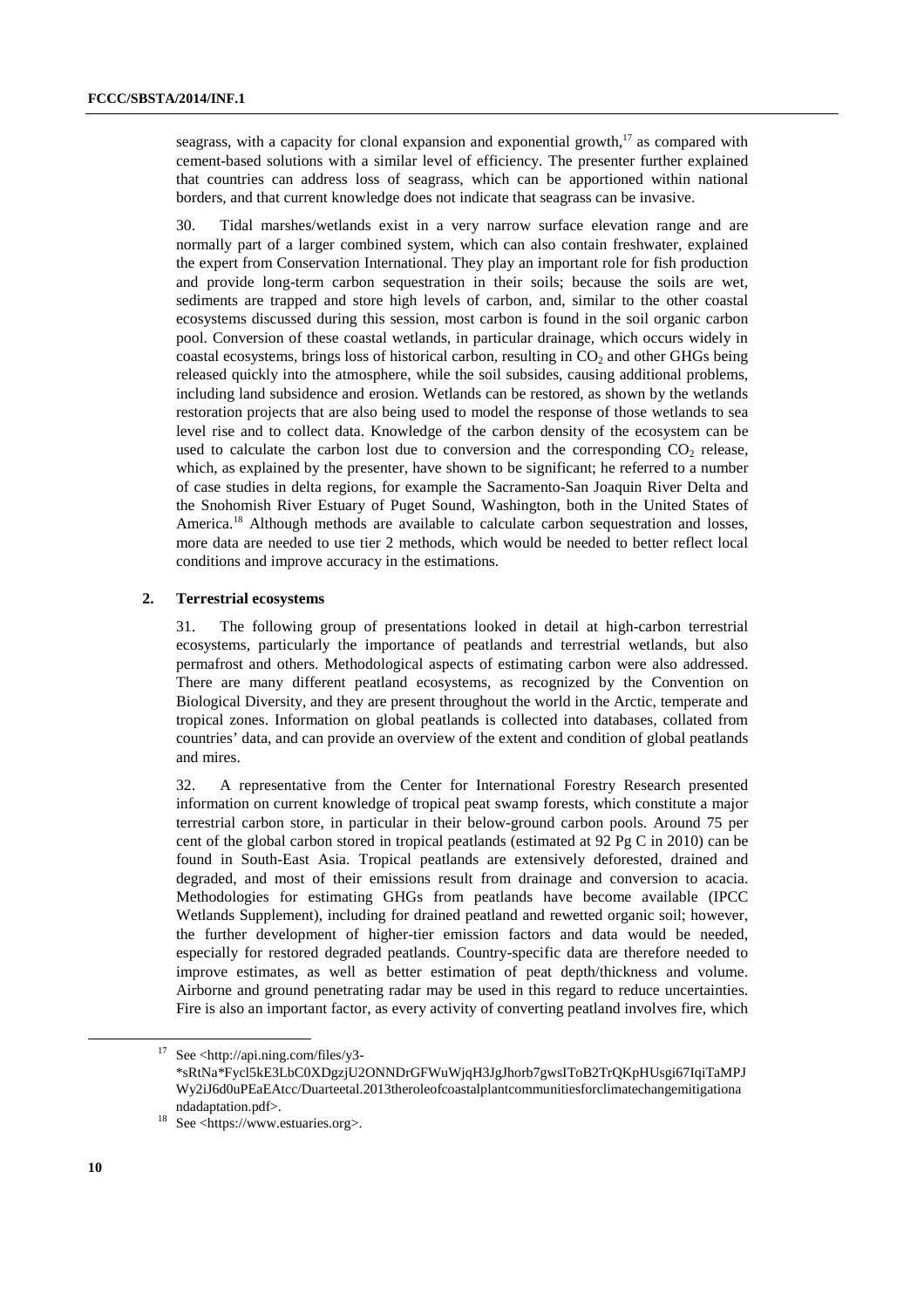significantly affects carbon losses. During a UNFCCC workshop on ecosystem-based approaches<sup>19</sup> these wetlands were identified as among the most vulnerable ecosystems that require more attention. Identifying and understanding the ecosystem services provides opportunities for sustainable and adaptive management of these systems and to make use of the co-benefits for both mitigation and adaptation.

33. A representative from the Seventh Framework Programme (FP7) of the European Union (EU) outlined the importance of permafrost, which is being studied under the PAGE21 project.<sup>20</sup> as an ecosystem with high deposits of carbon in its soils, especially in the frozen parts, estimated at 1,672 Gt C globally (or more than twice as much as the current atmospheric carbon). Permafrost underlies 24 per cent of the northern hemisphere, can be over 2.5 million years old and up to 1,600 m deep. It has an active layer which freezes and thaws each year. Warming is causing increased permafrost thaw, and the depth of the active layer in carbon-rich regions is projected to increase, causing land subsidence and coastal erosion, and ultimately increased release of carbon. Although there are large uncertainties involved in current thermal models estimating permafrost extent and thaw, there is clear agreement that permafrost coverage will decrease this century, and fluxes of carbon from thawing permafrost by 2100 are estimated between 1.2 and 1.6 Gt C/year (equivalent to half of all fossil fuel emissions from the industrial age to today). Further research and model development and evaluation are critical to better understand the permafrost–carbon response, including improved model validation, common frameworks for assessment of carbon availability, understanding lateral fluxes and degradation of permafrost between reservoirs, subsea permafrost, gas hydrate  $CH<sub>4</sub>$  emissions, as well as the role of nitrogen and phosphorus. A recent UNEP publication on permafrost and the implications of warming<sup>21</sup> highlights the need for further assessments on permafrost emissions, national permafrost monitoring networks and institutionalized arrangements.

34. A representative from Germany, on behalf of the EU, gave a presentation on terrestrial wetlands in Europe, focusing on the importance for GHGs and mitigation, and methodologies for monitoring. According to data for the EU-27 (the 27 member States of the EU), about 7 per cent of the area is peatland, of which 60 per cent is drained (mainly for forest, but also for agriculture), and organic soils constitute a net source of GHGs, although large uncertainties still exist. An EU FP7 project  $(GHG-Europe)^{22}$  aims to improve knowledge of these critical peatland areas and reduce uncertainties by reviewing and synthesizing existing research activities in natural, managed and restored peatlands across Europe, taking into account the main drivers for carbon fluxes and GHGs from organic soils, that is, land uses and management. The project aims to determine anthropogenic carbon emissions from peatlands, the most practical ways to restore land through rewetting and the effects of restoration on the carbon balance. Rewetting is key to making use of the mitigation potential; however, the needs for various land uses need to be considered. Monitoring of activity data has been supported by historical information from land mapping of peat reservoirs, soil inventories, data on land uses and their changes, as well as on the water table. Different ways of monitoring the soil carbon balances were presented; however, some of them remain highly uncertain. Lessons learned indicate that common

<sup>&</sup>lt;sup>19</sup> Technical workshop on ecosystem-based approaches for adaptation to climate change, organized under the Nairobi work programme on impacts, vulnerability and adaptation to climate change, and held in Dar es Salaam, United Republic of Tanzania, from 21 to 23 March 2013. Further information is available at <http://unfccc.int/7379>; the report on the workshop is contained in document

FCCC/SBSTA/2013/2.<br>
<sup>20</sup> See <http://www.page21.org>.<br>
<sup>21</sup> UNED 2012 *Prima limitaria* 

UNEP. 2012. *Policy Implications of Warming Permafrost*. Available at <br>  $\lt$ http://www.unep.org/pdf/permafrost.pdf>.

 $22$  See <http://www.ghg-europe.eu>.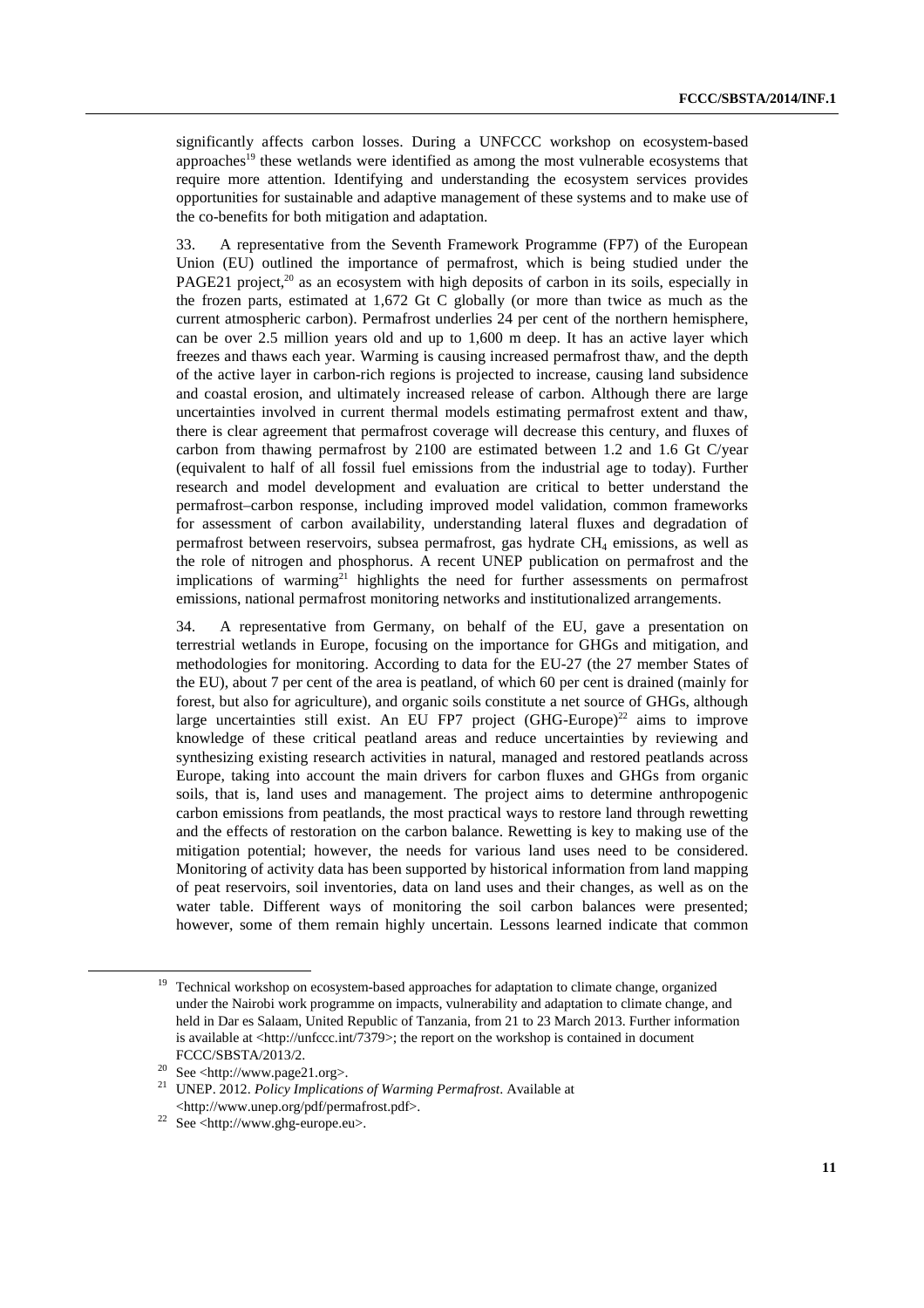terminology and clear methodologies are important for monitoring the high-carbon pool in peatlands, and good documentation and quality control can reduce uncertainty.

35. A representative from the Russian Federation provided details of the peatland, tundra and steppe high-carbon terrestrial ecosystems, showing the estimated carbon pools in biomass and soils in those ecosystems in his country and related characteristics. Tundra contains a large layer of peat, which functions as a protection for permafrost, which buries carbon as well as  $CH<sub>4</sub>$  hydrates. However, rises in the temperature and degradation of the permafrost are being observed, and disturbance of peatland causes rapid thawing of underlying permafrost. Peatland areas are the ecosystem with the largest carbon pool in the soil compared with other terrestrial ecosystems (tundra, steppe and forest) in the Russian Federation. Large areas are subject to human disturbances and conversion, including for peat extraction, agriculture, forest drainage and construction and infrastructure (e.g. housing and industrial objects), causing changes in carbon fluxes and release of carbon in the form of  $CO<sub>2</sub>$  and  $CH<sub>4</sub>$ . Furthermore, areas of peatland being abandoned after economic activity are at risk of peat fires. Observation, restoration and rewetting of such abandoned wetlands can make an important contribution to protecting these peatlands and decreasing emissions and the risk of peatland fires. The steppe also contains areas of peatland, and fires in the Russian Federation are mainly concentrated in steppe areas. Significant issues to be addressed were highlighted, in particular the need for assessments of the carbon balance of these ecosystems, taking into consideration human impacts and different kinds of disturbances, the need to develop methods for monitoring GHG emissions and carbon losses, especially from fires, and evaluation of potential multiple benefits that specially protected areas could bring for those ecosystems, including for reducing carbon losses.

36. A representative from the International Centre for Integrated Mountain Development<sup>23</sup> gave details of high-altitude ecosystems with high-carbon reservoirs, focusing on the Himalayan region, one of the largest mountainous areas in the world. Peatlands are mostly found in the Tibetan Plateau, and are one of the most important stores of carbon in the mountain regions, storing  $1,500-4,000$  t C per ha (or up to 8–20 times more than mountain forests or 50–100 times more than mountain grasslands). In 2008, about half of the total peat area consisted of degraded peat, and regional estimations indicate a total carbon stock of 2,980 Mt C and emissions from degradation of 63.9 Mt  $CO<sub>2</sub>$ per year for the region as a whole. The region is experiencing warming and changes in precipitation patterns, and peatlands have become drier or even vanished between 1967 and 2004, causing increased  $CH_4$  emissions. Also, warming-enhanced respiration of subsurface peat may have transformed peatlands from net  $CO_2$  consumers (sinks) into net  $CO_2$  emitters (sources). Significant areas of the Tibetan Plateau are covered by permafrost, which is retreating and thawing, and this trend is expected to continue, in turn resulting in rapid carbon losses through  $CH_4$  and  $CO_2$  effluxes. The impacts of climate change and degradation of peatland and permafrost are exacerbated by human activities (e.g. population increase, unsustainable management, urbanization, tourism, pollution and landuse change). Further work is needed to enhance the availability of observations, data and baseline information. There is a need to promote research to support scientific understanding and long-term monitoring, promote the integration of conservation, restoration and co-management of high-altitude ecosystems into climate change mitigation and adaptation policies and strategies, and develop mechanisms to improve awareness, communication and dissemination of information.

#### **3. High-carbon ecosystem: methodological aspects, monitoring and modelling**

37. The final group of presentations of this session focused on methodologies, monitoring and modelling of high-carbon ecosystems.

 <sup>23</sup> See <http://www.icimod.org>.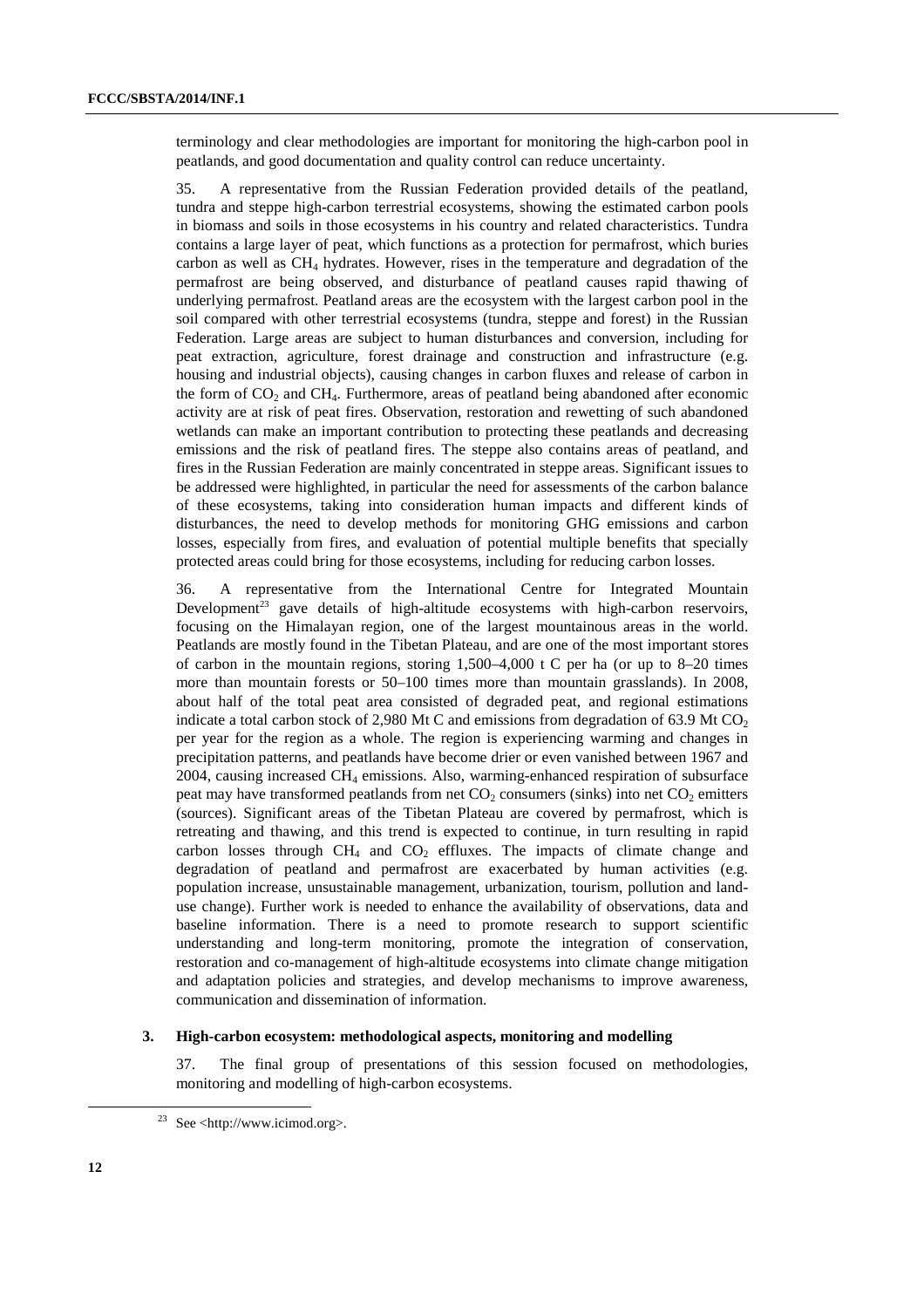38. A presentation by an IPCC representative focused on modelling the global carbon cycle, concentrating on the results used in AR5 WGI and the current limitations of the models from the ecosystems' perspective. Comparison of modelling results shows that ocean models agree with a high level of confidence that the ocean will continue to take up more carbon during the twenty-first century, while land models exhibit much greater differences, lack some key processes and ecosystems, and therefore confidence is low, although they still generally show continued carbon uptake. Although there are differences between models when simulating land and ocean carbon uptake, most agree that a peak for carbon emissions at 2020 is required to achieve the RCP2.6 concentration pathway, and that this low-mitigation  $CO<sub>2</sub>$  pathway is as likely as not to require negative emissions. According to some models this would succeed in avoiding 2 °C warming. However, any additional carbon source increases the requirement for negative emissions. As permafrost and peatland ecosystems<sup>24</sup> are likely to release additional carbon in the form of  $CO<sub>2</sub>$  and CH4, respectively, this century due to losses in area and biomass as a result of increases in temperature, both will provide additional positive feedback into climate change. Currently there is a need for better evaluation of current models, including in initial conditions such as soil organic carbon and biomass carbon stores. Furthermore, certain ecosystems and processes are not represented in current models, namely: the nitrogen and phosphorus nutrient cycles; carbon storage in permafrost; vegetation cover and carbon from deep organic soils in peatlands/wetlands; and, not included at all, are mangrove, seagrass and tidal marsh ecosystems. Better understanding of carbon storage and the feedback from, in particular, permafrost and peatlands/wetlands play an important role in reducing uncertainties in modelling the global carbon cycle.

39. Following the overview of vegetated coastal ecosystems covered in chapter 4, "Coastal wetlands", of the IPCC Wetlands Supplement, a representative from the IPCC gave details of the methodological guidance provided in that chapter. She also provided information on the generic methodological approaches of the 2006 IPCC Guidelines relevant to the Wetlands Supplement, including methodological tiers, carbon pools in different land-use categories and approaches for estimating carbon stock changes and non-CO2 emissions, which continue to be followed in the Wetlands Supplement. Methodological guidance on specific management activities in coastal areas of mangrove forests, tidal marshes and seagrass meadows constitutes one of the new elements in the supplement, providing updated default data for estimating carbon stock changes in mangrove living biomass and dead wood pools and new generic and methodological guidance and data on  $CO<sub>2</sub>$  emissions and removals for specific management activities. The methodological approach and key features of the default methods were outlined, including with regard to:  $CO<sub>2</sub>$  emissions and removals from forest management in mangroves; extraction activities and rewetting and revegetation of mangroves, tidal marshes and seagrass meadows; and drainage of mangroves and tidal marshes. Furthermore, the supplement provides default methods for estimating CH<sub>4</sub> emissions from rewetted soils, based on vegetation and salinity, and  $N<sub>2</sub>O$  emissions from aquaculture use, which takes into account mass and nitrogen content of fish.

40. A representative from Japan gave a detailed presentation on Japan's Integrated Monitoring-Sensing-Modeling (MSM) system to estimate carbon fluxes and stocks in tropical peatland, in the context of a project on wildfire and carbon management in peat forest in Indonesia. He highlighted the following key elements of the monitoring system: CO2 flux and concentrations, wildfire and hotspot detection, forest degradation and species mapping, deforestation and forest biomass change, water level and soil moisture, peat dome detection and peat thickness, peat subsidence and water soluble organic carbon. The presenter further outlined how to estimate and model carbon stocks and fluxes, including by

<sup>&</sup>lt;sup>24</sup> Permafrost and peatland ecosystems are estimated to store about 1,672 Pg C and 600 Pg C, respectively, globally.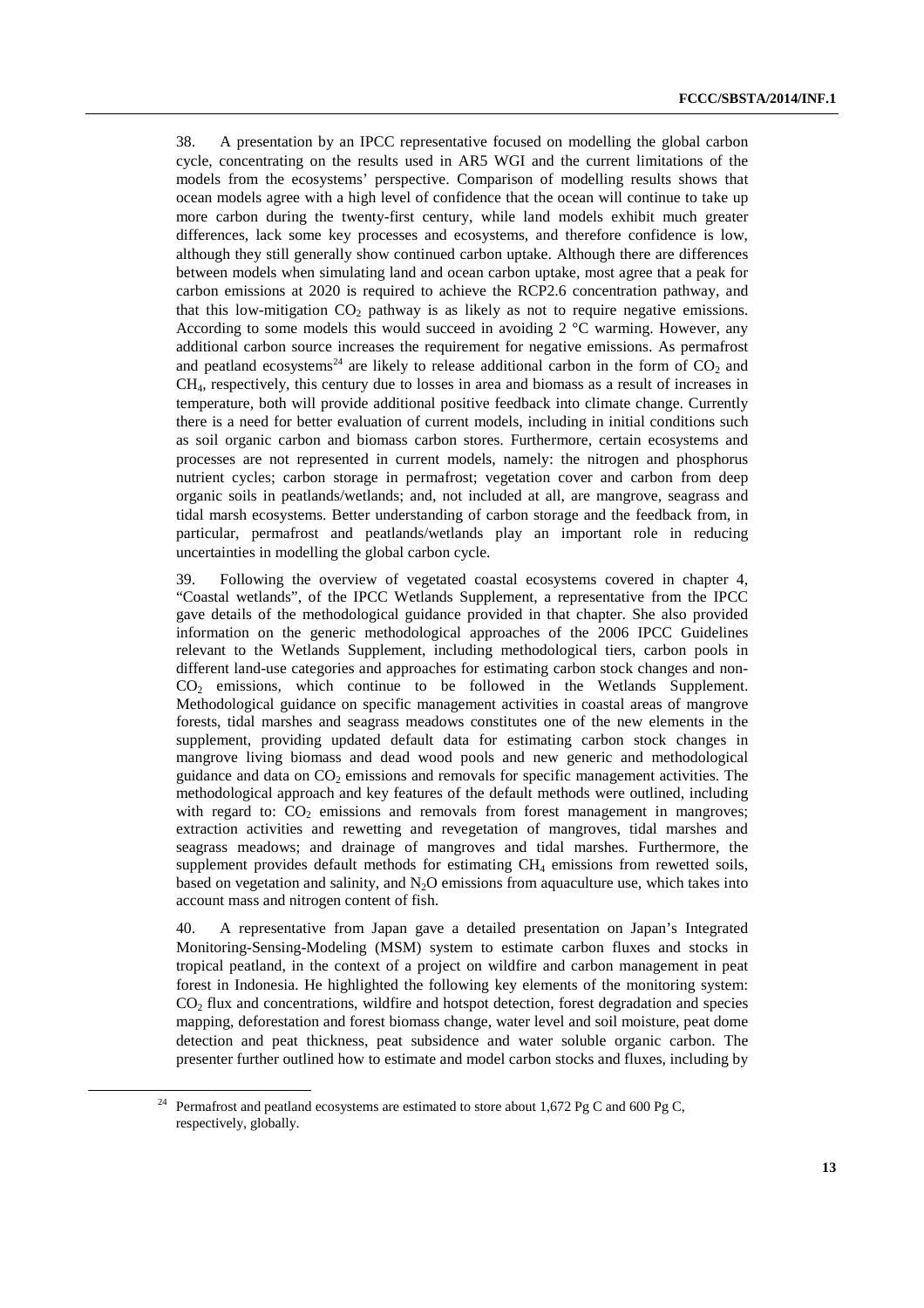oxidation and by fires, through modelling and the use of satellite data. The MSM system integrates these different elements supported by a range of model outputs, including those of VISIT (Vegetation Integrative Simulator for Trace Gases), $25$  which aims to model biochemical interactions between atmosphere and ecosystems, to provide the budget for the main GHGs and assess climate impacts and biotic feedbacks. The MSM system is validated by aerial, satellite and ground-based measurements, and provides an integrated, practical carbon budget map at the local level.

41. A representative from the Stockholm Environment Institute explained the challenges involved in monitoring, measuring and modelling carbon stocks and fluxes from soil organic carbon in peatland. There is currently large variability in global soil organic carbon stock estimates largely because there are not enough sample points. Overall, annual mean air temperature and vegetation greenness index together account for about half of the observed variability in global soil organic carbon stock estimates. Furthermore, currently the differences between real and modelled soil carbon fluxes are very large, about threefold, mainly because models do not capture all component fluxes. The representative outlined that for understanding the terrestrial carbon flux, it is important to understand the different components of the total soil carbon flux, as these components might respond differently to environmental changes such as temperature or management changes, such as nutrient input. In most systems the major components are roots, mycorrhizal fungi and heterotrophic soil decomposers. However, previous invasive techniques used for measuring CO2 flux may lead to unreliable data due to damage caused to fine plant roots and mycorrhizal fungi. Equipment developed within the last five years enables soil carbon fluxes to be monitored across scales and at high temporal resolution using, for example continuous chamber methods (for  $CO<sub>2</sub>$  and  $CH<sub>4</sub>$ ) with minimum interference to the soil environment. To help understand carbon fluxes from peat, it is useful to study how peatlands evolved so as to develop models that can be validated with knowledge of past water tables and age of the peat, and then be applied to current (and future) changes. However, most current models lack information on a number of parameters, and peat modelling still remains a challenge and many uncertainties still exist, such as for peat carbon budgets. Large-scale GHG monitoring networks, improved stock and flux methods and better modelling (e.g. taking into account key organisms) will be important in addressing some of these uncertainties, which would be assisted by using a coordinated approach and a common methodology, as well as through global research platforms.

#### **C. Management of ecosystems in the mitigation and adaptation context**

42. This part of the workshop focused on managing ecosystems in the mitigation and adaptation context, including management of their carbon stocks from both an adaptation and a mitigation viewpoint. This was illustrated with examples, case studies and lessons learned. Presentations under this session broadly addressed: ecosystem-based management and its benefits and potential for adaptation and mitigation; sustainable use, conservation and restoration, including enhancing carbon sequestration through managing sinks and reservoirs and carbon stocks; and reducing and minimizing conversion and GHG emissions. Vulnerabilities of, threats to and impacts on the various ecosystems were also discussed, including minimizing risks from threats and increasing resilience (e.g. to disturbances), and the role of stakeholder engagement and that of local communities.

43. As an introduction to the session, a representative from the International Geosphere– Biosphere Programme (IGBP) outlined an approach of considering multiple climate and ecosystem targets, as compared with a single temperature target, referring to Article 2 of

<sup>&</sup>lt;sup>25</sup> Developed in the National Institute for Environmental Studies and the Research Institute for GlobalChange.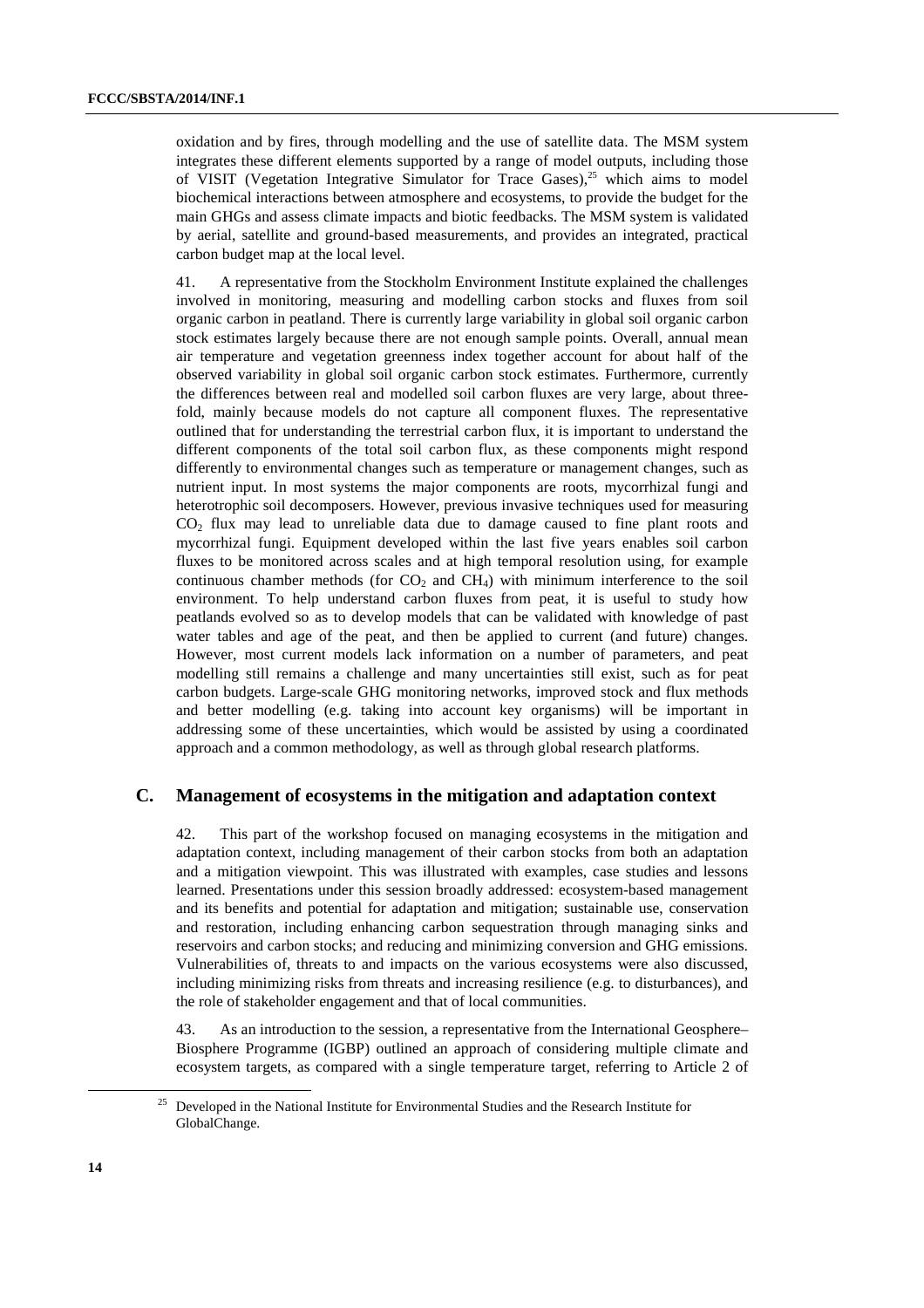the Convention, which stipulates that "stabilization of greenhouse gas concentrations …should be achieved within a time frame sufficient to allow ecosystems to adapt naturally to climate change". To address the question of how much  $CO<sub>2</sub>$  can be emitted to meet multiple climate targets, a study was outlined that considered, in quantified form, the following six targets: limiting global warming, minimizing the impact of ocean acidification on corals, limiting ocean acidification in the Southern Ocean, limiting the loss of carbon from cropland soils, avoiding decrease in food production and limiting sea level rise due to thermal expansion. Using a Bayesian approach, the climate response and probabilities of staying within the target range were modelled. Results indicate that a single 'one size fits all' climate target would not sufficiently encapsulate Article 2 of the Convention and that a combination of multiple targets would require lower allowable carbon emissions, that is, even deeper emission cuts, compared with a single temperature target. The studies referenced by the presenter further indicate that reducing  $CO<sub>2</sub>$  emissions appears to be a prerequisite to allow ecosystems to adapt to ocean acidification, and that delay or insufficient emission reductions can make climate targets unreachable.

44. A representative from UNEP-WCMC gave an overview of managing ecosystems for the provision of multiple environmental services, including biodiversity in the context of climate change. Ecosystem services in the context of climate change include mitigation, in particular through carbon sequestration and storage in biomass and soils, and adaptation, as ecosystems can reduce climate change impacts on people. The resilience of an ecosystem to climate change and other pressures plays an important role in that it can ensure continuity of carbon stocks and delivery of services relevant for adaptation. Specific adaptation actions may be needed to enhance ecosystem resilience, as illustrated by a project in a German forest that plans the conversion of planted conifer stands into mixed stands, in order to reduce the risks from climate extremes and, at the same time, protect biodiversity. Integration of ecosystem-based mitigation and adaptation actions offers further potential for synergies, especially in areas with high potential for carbon sequestration and other ecosystem services. A number of examples for ecosystem-based activities that support both adaptation and mitigation were given, as well as examples where possible conflicts between these goals could occur. Spatial analysis based on maps can help facilitate decisions on the management of ecosystems, by showing how the potential and demand for different kinds of ecosystem services vary from one location to another. This can support the identification of important areas for each ecosystem service, as well as possible synergies and trade-offs between services. Although information, approaches and tools for ecosystem service management are increasingly available, further research is needed, for example, for assessments of ecosystems' resilience to climate change and management options that enhance synergies and reduce trade-offs.

45. Trees outside forests and their role in adaptation and mitigation were the focus of a presentation by a representative from the World Agroforestry Centre. At the local level, trees provide essential environmental services, including for food security, local economic development and biological diversity. The presentation demonstrated tree cover in different types of land covering large areas of the world, including tree cover changes. It also highlighted the role of soil carbon and of trees in the context of agroforestry, at the interface between adaptation and mitigation, especially for sustainable land management, carbon sequestration, reducing vulnerabilities and enhancing resilience and adaptation. The Food and Agriculture Organization of the United Nations recently provided information on international, national and local efforts to manage trees that are not part of a forest for local people's benefits.26

 <sup>26</sup> *Towards the Assessment of Trees Outside Forests*. 2013. Rome: Food and Agriculture Organization of the United Nations. Forest Resources Assessment Working Paper 183. Available at <http://www.fao.org/docrep/017/aq071e/aq071e00.pdf>.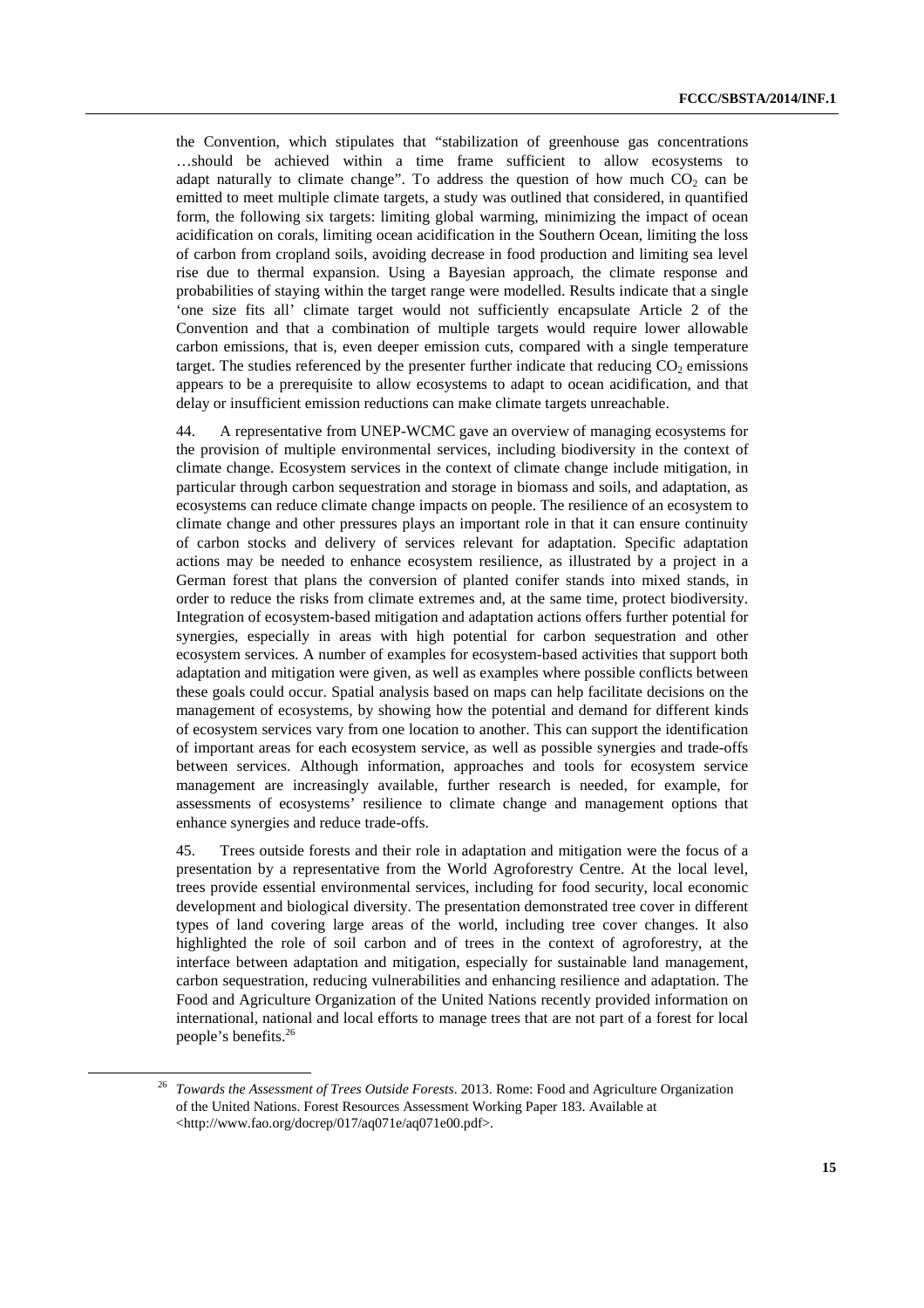46. A representative from Wetlands International highlighted opportunities for joint climate change mitigation and adaptation activities using ecosystems, specifically mangroves, as explained through the project Building with Nature.<sup>27</sup> Studies have demonstrated the role that mangroves can play for adaptation, as they are able to adapt to sea level rise (in some circumstances) by building up soil  $(1-10 \text{ mm per year})$ , provided there is sufficient supply of sediment and soil organic matter, which requires sediment flow between land and the ocean. Mangroves also protect coasts from everyday waves, reduce storm surge and surface wind waves and prevent erosion. Once mangroves are cleared for other land uses (e.g. aquaculture ponds, urban settlements), there follows coastal erosion, saltwater intrusion and increased vulnerability to flooding from storm surges, increasing the exposure of people and their livelihoods. The presentation showed and compared different types of solutions, such as conventional 'hard' engineered structures such as dykes and breakwaters, which often have a low cost–benefit ratio as they often fail to provide the required protection, prevent nutrient flow and worsen coastal erosion. Working with natural solutions, which build upon a permeable structure similar to the original mangrove root system and allow increasing the amount of sediment trapped at or near the coast, supports coastline restoration and other ecosystem services, as well as mangrove regrowth and carbon sequestration, as shown by the Building with Nature project in Indonesia. At the same time it is important that such projects be guided by clear objectives and that expectations and different options be explored.

47. Examples of current conservation and restoration approaches in coastal marine ecosystems were highlighted by a representative from Conservation International. Coastal wetlands store large amounts of carbon and provide critical ecosystem services, including fisheries, food, coastal protection, water quality and livelihoods, and are particularly important for local communities. Blue Carbon Initiative<sup>28</sup> restoration projects in coastal wetlands were highlighted; these provide sustained management, conservation and restoration of coastal ecosystems, using available conservation tools. Projects include a community-based mangrove rehabilitation project in the Philippines providing mangrove reforestation and income diversification schemes; developing and supporting policy and management that conserves and promotes sustainable use of mangroves in the Gulf of Nicoya, Costa Rica; Indonesia's National Plan of Action on Blue Carbon; the world's largest seagrass restoration project, Virginia Coast, United States; and the protection of mangrove and ecosystem services in the Marine Protected Area of Bird's Head Seascape in Papua Barat, Indonesia, designed to take into account biological features and ecological connectivity, physical and oceanographic features, and socio-economic and cultural criteria, including vulnerable communities. A survey of Blue Carbon field projects addresses the question of how such projects help to improve the management, restoration and conservation of these coastal ecosystems, to increase recognition of their mitigation value, improve their management and provide incentives and resources to conserve and/or restore them.

48. A representative from the Intergovernmental Oceanographic Commission (IOC) of the United Nations Educational, Scientific and Cultural Organization elaborated on the linkages between the oceans and coastal wetlands ecosystems, anthropogenic impacts on these ecosystems and ways to address them. To date most of the world's coastal areas, where a significant part of the global human population is located, are considerably affected by human activities, with large parts of the shorelines and coastal wetlands being degraded or lost. Technical methods exist that allow the measuring and monitoring of the carbon

Building with Nature is a continuum of concepts, combining engineering with natural systems. Developed by the Dutch Ecoshape Consortium; see <http://www.ecoshape.nl>. See also <http://unfccc.int//7877> for links to relevant work by Wetlands International. 28 See <http://thebluecarboninitiative.org>.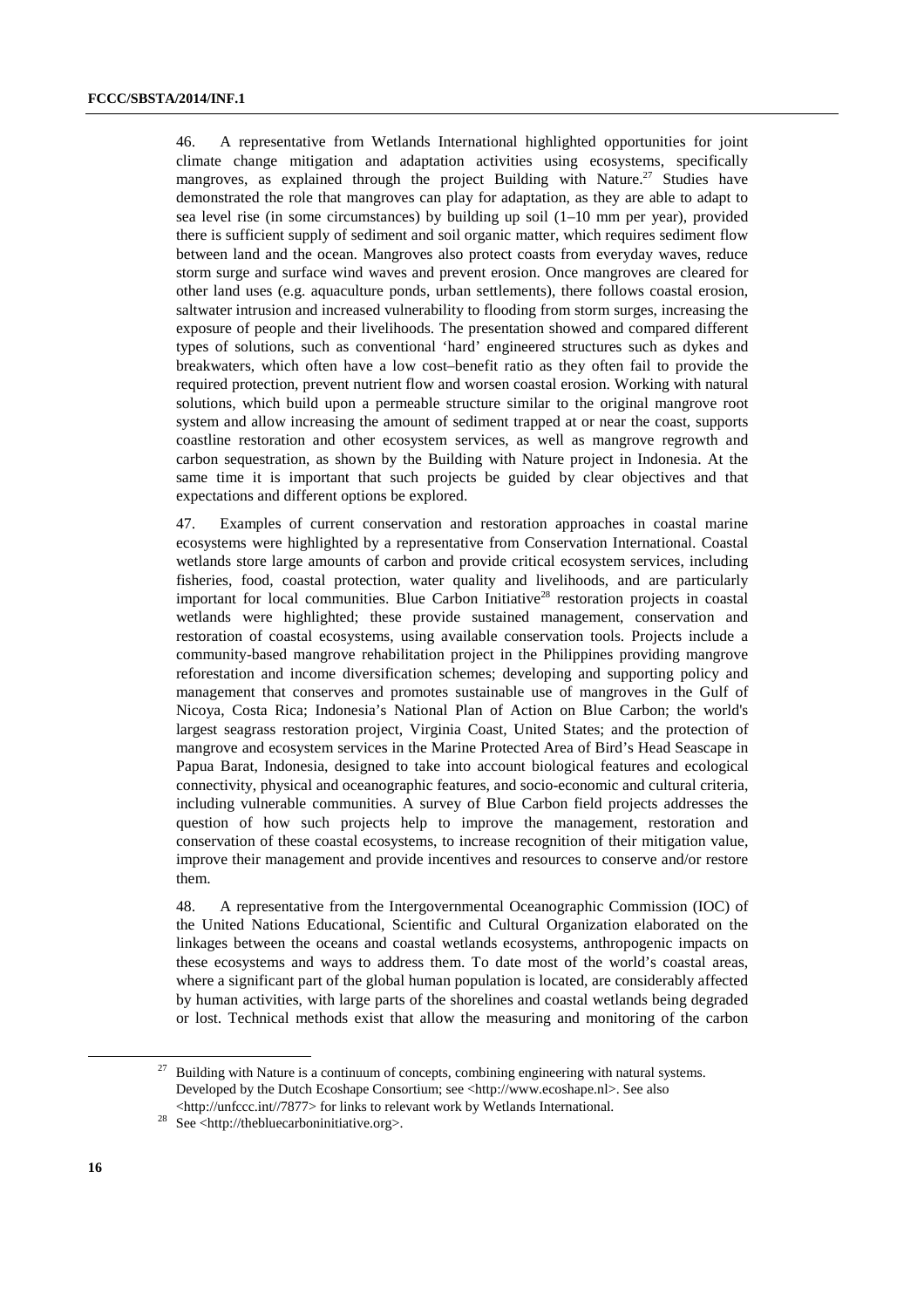stored in coastal marine ecosystems, including in the plants and soils, as well as methods to estimate the loss of carbon from these systems if they are degraded or converted. A detailed field guide, *Methods for Assessing Carbon Stocks and Emissions Factors in Mangroves, Tidal Marshes and Seagrasses* is currently in preparation by the Blue Carbon Initiative.<sup>29</sup> However, challenges in calculating carbon fluxes and in the application of certain methods still exist, and more research is needed, in particular on the geographical extent of seagrasses and salt marshes, assessments of carbon sequestration and storage, GHG emissions, human drivers and coastal erosion. In addition, alignment of methods to estimate coastal carbon is needed to ensure comparability of results. IOC works with the Global Ocean Observing System, a collaborative system for sustained ocean observations which aims to provide the sustained observations of the oceans necessary to improve scientific knowledge of ocean climate, ecosystems, vulnerabilities and impacts. Furthermore, IOC has developed a marine spatial planning approach, a tool to operationalize ecosystem-based management by countries and to assist in balancing environmental conservation and sustainable economic development in marine environments.

49. Peatlands, as an example of a carbon-rich ecosystem, and its importance for climate change mitigation through restoration was highlighted by a representative from Wetlands International. Peatlands are a unique ecosystem, which in nature are no longer being created, but can only be maintained or restored, and can be found in almost all countries, according to a global database. The carbon content (kg  $C/m<sup>2</sup>$ ) of peatlands is significantly higher than that of many other terrestrial ecosystems and is largely stored in the soil, and is released in the case of disturbances, such as fires and drainage. In temperate zones, peatlands are widely distributed and used (both directly and indirectly) and their functional characteristics and management practices are well understood, and many projects are ongoing to restore them, $30$  with various restoration objectives, including reduction of GHGs, fire prevention, flood control and improving biodiversity. However, only a few peatlands are being rewetted as a result of these activities. Large-scale peatland restoration projects for mitigation in the Russian Federation funded by the International Climate Change Initiative, the Global Environment Facility (GEF) and others consist of various components, including rewetting activities, estimation of GHGs, and monitoring, so as to reduce GHG emissions from the rewetted areas. In the Arctic and semi-arid zones, peatlands are a very vulnerable ecosystem providing essential ecosystem services and posing more challenges for restoration. Most of the Arctic landscapes consist of wetlands, and most of these are peatlands of different types. Disturbing peat as a result of thawing of the ground (e.g. due to infrastructure, industries) results in releasing  $CO<sub>2</sub>$  and  $CH<sub>4</sub>$ . Consideration of the ecosystem functions and services that these peatlands provide, including carbon storage and sequestration and GHG balance maintenance, non-destructive uses (e.g. for renewable energy), water purification, biodiversity and others, can therefore make an important contribution to mitigation efforts.

50. Biodiversity was highlighted as an important component of high-carbon ecosystems, as further elaborated by a representative from the Inter-American Institute for Global Change Research, who explained the role of biodiversity and its importance for estimating carbon stocks. Different components of biodiversity are important for carbon storage, and changes in biodiversity may influence carbon gains and losses in an ecosystem. Studies have shown that the relation between biodiversity and carbon varies across ecosystem types and that biodiversity can have positive and negative effects on carbon storage. A study on tropical forests that was referred to as an example showed that liana abundance can decrease carbon stocks in humid forests, whereas in other ecosystems, depending on the type, a richness of species is accompanied by higher carbon stocks; for example, in mature

<sup>&</sup>lt;sup>29</sup> See also <http://thebluecarboninitiative.org/wp-content/uploads/BC\_FAQ\_UNFCCC-2.pdf>.

<sup>30</sup> See <http://www.wetlands.org/Whatwedo/Savingpeatlands/tabid/837/Default.aspx>.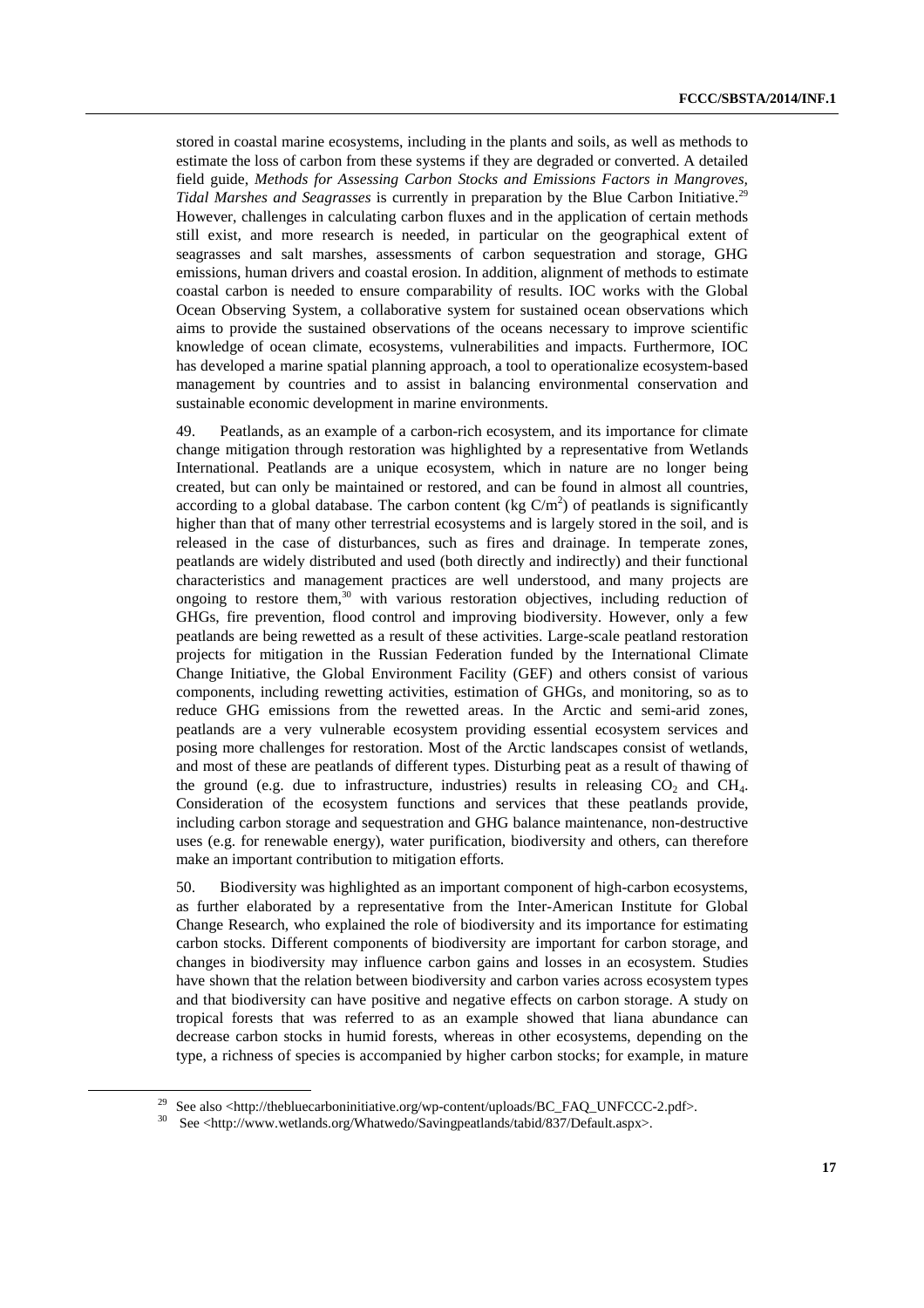and secondary savannas, carbon stocks are maximized by mixed-species stands. In addition, the resilience of an ecosystem is a function of biodiversity, which can be altered due to loss of biodiversity. This loss of resilience increases uncertainty and the capacity to recover after perturbation. Considering biodiversity can also help to improve models and to identify tipping points of an ecosystem.

51. There is increasing recognition of the importance of understanding the impacts of ocean acidification, including for the coasts and their ecosystems, as highlighted by a representative of IGBP, who outlined current activities on assessing socioeconomic impacts of ocean acidification. Ocean acidification is caused by  $CO<sub>2</sub>$  and is expected to occur more rapidly than other expected climate change impacts. Although there are an increasing number of studies on the biological and ecological impacts of ocean acidification, there have been only a small number of attempts at economic assessment to date, and estimates of the socioeconomic impact of climate change have not sufficiently taken into account the impacts of ocean acidification. This has implications, for example when estimating socioeconomic impacts and costs of adaptation. Frameworks for assessing the socio-economic impacts of ocean acidification can help to enhance the understanding of the linkages between changes in the marine environment (fish stocks, coral reefs and marine organisms), the ecosystem services they provide and the impacts on socio-economic activities. However, more data and quantitative information are needed for undertaking an economic assessment and enhancing the knowledge of the relationship between changes in the marine environment and socio-economic impacts; the ecosystem services that have been assessed; the distribution of impacts; and the vulnerability of different populations.

52. The following three presentations under this session focused on national activities and experiences in managing high-carbon ecosystems in the context of adaptation and mitigation.

53. The representative of Maldives outlined ongoing and planned adaptation activities in the country's high-carbon wetlands ecosystems of varying sizes and rich biodiversity, which have been identified on 41 islands across Maldives. A management project on community-based conservation of wetlands, supported by the Climate Change Trust Fund, aims to protect and minimize the impacts of climate change on mangroves, wetlands, the environment and community existence; to conserve and sustainably utilize biological diversity to ensure maximum ecosystem benefits; and to conserve wetlands and mangrove ecosystems for future water security in the islands. The project currently targets an area of brackish water wetlands and an area of freshwater wetlands. It links wetlands management and adaptation in these areas by improving drainage to reduce flooding; increasing groundwater recharge and sources of freshwater; enhancing coastal protection; improving biodiversity to provide wider ecosystem services; increasing economic diversity; and improving food security as a result of high productivity in these areas. Furthermore, work is being undertaken to monitor coral reefs, including the development of training modules, materials, field guides and a web-enabled database, and to restore coral reefs in selected resorts.

54. A representative from the United States gave an overview of ongoing scientific and technical efforts in regard to carbon in coastal ecosystems, both nationally and internationally. Current science objectives on coastal carbon ecosystems include mapping and modelling geographical distribution of such ecosystems at a sufficient geospatial resolution; improving the understanding of the carbon cycle in these ecosystems, including carbon release from disturbance or conversion; estimating carbon storage sequestration and emissions; and characterizing and mapping threats to these ecosystems. Carbon storage is being studied as part of ongoing science projects, where different types of coastal ecosystems in different locations are addressed, as well as improved management or incentives for wetlands restoration and preservation. A national carbon sequestration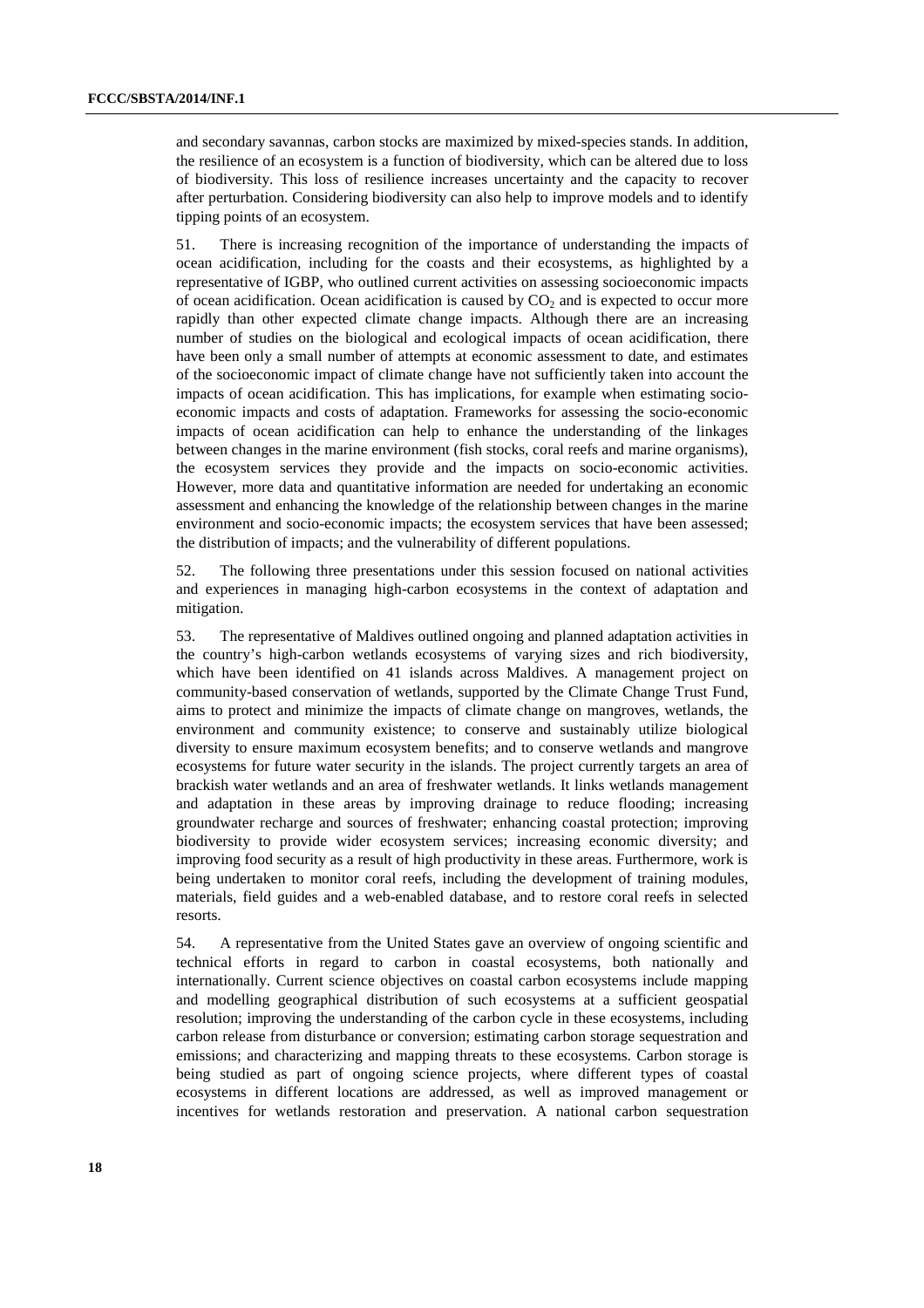assessment indicates that in the United States the highest level of carbon is found in coastal zones. The United States has initiated a number of activities to address carbon in coastal ecosystems, such as through inter-agency coordination, inclusion in national ocean policies and the development of tools and methodologies for carbon management in coastal and marine ecosystems. Internationally, the United States participates in a Commission on Environmental Cooperation grant to help to build a community of practice for coastal marine carbon and participates, including though co-finance, in the GEF project Blue Forests.<sup>31</sup> International projects include the global science project to map mangrove forest deforestation and degradation using earth observations and the Sustainable Wetlands Adaptation and Mitigation Program project<sup>32</sup> to provide policymakers with scientific information so as to make sound decisions relating to the role of tropical wetlands in climate change adaptation and mitigation. Technical and methodological needs to support the management of coastal marine ecosystems still remain, including methodologies and tools for measuring and monitoring, guidance, capacity and expertise.

55. The representative of the United Republic of Tanzania highlighted her country's initiatives on coastal ecosystem management in the context of adaptation and mitigation. The Tanzanian coastline is economically and ecologically important, rich with estuaries, mangrove forests, beaches, coral reefs, seagrass beds and deltas of large rivers, but detrimental anthropogenic impacts (for example due to destructive fishing, coral and sand mining, wastewater, clearance for commercial and domestic purposes), are threatening these ecosystems and are exacerbated by climate change. She highlighted a number of recent relevant climate change strategies, initiatives and projects in the United Republic of Tanzania, including on the conservation of coastal and marine zones, dams, lakes and rivers; on empowering vulnerable coastal communities to adapt to and mitigate climate change impacts in central Tanzania; on addressing core capacity to address adaptation in productive coastal zones; and on developing core capacity to address adaptation on the coast of Dar es Salaam City. To implement the coastal management initiatives, a number of challenges remain, including lack of scientific information on and knowledge of the coastal ecosystems' carbon sequestration potential and the carbon stored above and below ground; lack of baseline data on the state of coastal ecosystem degradation; and financial challenges.

#### **D. Research needs: challenges and opportunities**

56. The final session of the workshop addressed the challenges and opportunities for further research arising from the information provided throughout the two days of the workshop by focusing on the following questions:

(a) What are the key issues that need to be addressed from the scientific and technical viewpoint in order for the countries to make more use of high-carbon ecosystems for mitigation and adaptation (in general/by type of ecosystem)?

• Considering differences in terms of research needs among the various ecosystems and regions;

(b) What is needed in terms of data, observations and methodological tools in order to determine with higher certainty the carbon potential of a country's high-carbon ecosystems?

<sup>&</sup>lt;sup>31</sup> This project is entitled Standardized Methodologies for Carbon Accounting and Ecosystem Services Valuation of Blue Forests. It is a four-year project, which aims to demonstrate how the incorporation of carbon and other ecosystem services values into local, national and international markets and coastal management plans can ensure the long-term protection of Blue Forest ecosystems. 32 See <http://www.cifor.org/swamp>.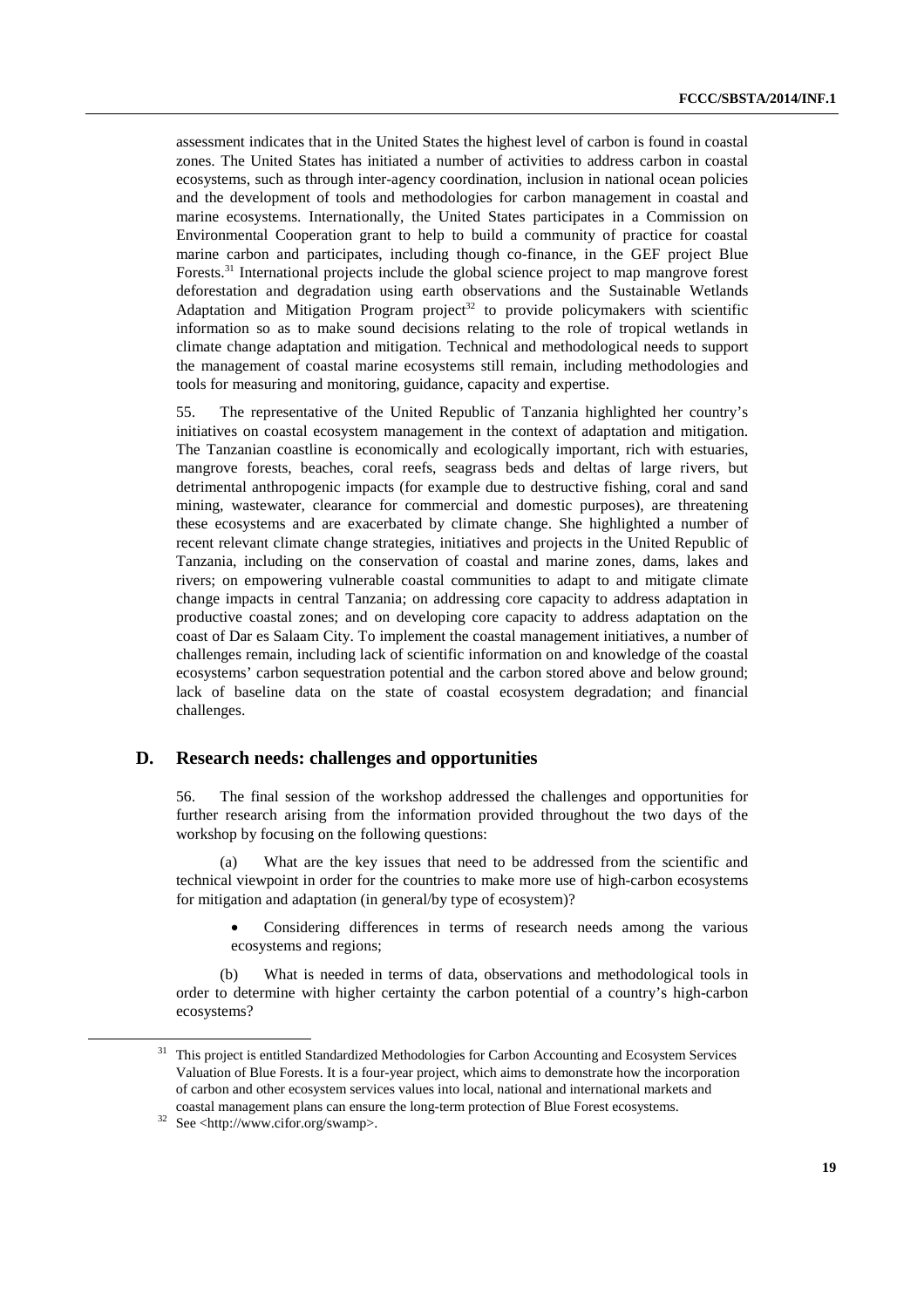- At country level;
- Globally/through observation networks;
- (c) What role could the SBSTA play in:
	- Promoting advances in research on high-carbon ecosystems;
	- Enhancing collaboration among scientists, Parties and research institutions.

57. These questions were first addressed by a panel of Party representatives, moderated by the Chair of the SBSTA. The panel included representatives from the following Parties: Brazil, the EU (Germany), Japan, Maldives, Papua New Guinea, South Africa and the United States. Panel members were asked to provide their views and elaborate on the questions from their country's perspective, followed by a discussion with all participants of the workshop. An overview of the key technical and scientific issues and needs identified from the panel discussion and from the presentations is provided in summarized form in annexes I and II.

58. The panel expressed its appreciation for the input from the IPCC and the presenters for sharing their knowledge of technical and scientific advances during the workshop, which constituted an important step towards enhancing the understanding of these aspects of high-carbon ecosystems, including current limitations and uncertainties. They also highlighted the importance of continued support for collaborative work and research on these ecosystems. They emphasized that the SBSTA research dialogue could be further used to elaborate issues in this regard, as well as possible future workshops.

59. The panel noted that availability of guidance on and procedures for estimating and validating carbon in high-carbon ecosystems is vital. It was emphasized that developing common terminology and protocols and setting standards are important to obtain comparable data and results. The need to build capacity and expertise to quantify outcomes of projects was also noted. Further research is needed to better understand these ecosystems and the associated ecosystem dynamics. The importance of interdisciplinary networking was stressed alongside the need for further collaboration among institutions and networks to share information and data, including satellite data. It is important to replicate what is learned in one ecosystem in others and share this knowledge to broaden applicability, where possible, and support global coverage, as currently much of the knowledge and conclusions are based on limited locations.

60. It was noted that advances in the knowledge of the carbon in coastal ecosystems have been made, inter alia with the publication of the Wetlands Supplement, enabling countries to estimate and report on anthropogenic GHGs from these ecosystems. There are methodologies and data sets available to enable such estimations and the move to highertier methods, although further work is still needed at the country level.

61. While methodological advances have been made, there are still large data gaps, especially in developing countries. Furthermore, for carbon in soils, remaining uncertainties are still high. For peatland and other soils, the panellists identified the importance of examining carbon fluxes. More information is needed on the fluxes and the timing of emissions. When looking at fluxes it is important to understand what is climatically important. Harmonization of the methodologies is required as well as more information on the drivers, including land use and land-use changes.

62. Precise data mapping of ecosystems was highlighted by a number of speakers as a way to characterize different ecosystems and thus estimate current carbon stocks, emissions and sequestration potential, and to identify where losses are occurring, the current rate of loss and what would happen under different climate change scenarios. Mapping is costly and requires the collection and handling of a large amount of data. For example, for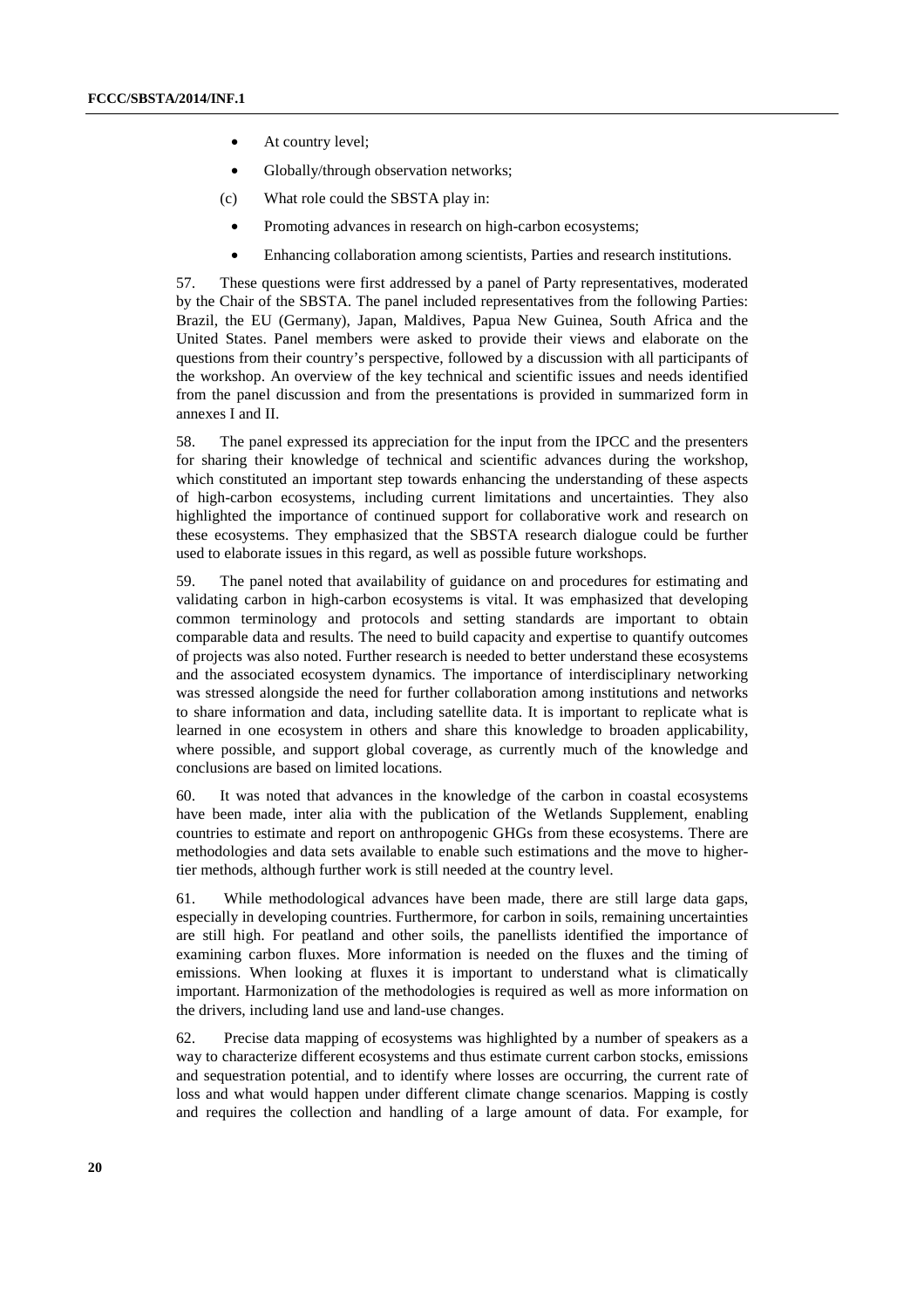peatland, more mapping is needed in the tropics; for permafrost, more boreholes are needed for measurement in northern Asia. Historical records used originally for other purposes are also useful and need to be maintained; for instance, information on water tables could be used to improve estimates and support, for example, peatlands rewetting.

63. Some mapping has already been carried out in different ecosystems, using ground and remote sensing data. In this regard, Japan highlighted its work in collaboration with Indonesia to identify and map high-carbon systems. Linking observations and mapping work on ecosystems with the Climate Technology Centre  $(TTC)^{33}$  was also emphasized.

64. In order to support modelling it is important to understand the interconnectivity of ecosystems and how they interact, as well as fluxes between ecosystems. It was noted that modelling still faces several challenges, in particular on regional and lower scales, and that results from models, including their limitations, should be communicated more clearly.

65. One important challenge to be faced is learning to live and build with nature to balance development and the protection of ecosystems and ecosystem goods. As mentioned by some panellists, the ecosystems addressed during the workshop store high amounts of carbon, which in many instances is being released owing to the ecosystems' degradation as a result of human activities. Hence, these ecosystems play an important role for carbon sequestration and climate change mitigation, but at the same time are also important for adaptation and many other services. It was suggested that a holistic and synergistic approach should be used in identifying and supporting ecosystem services, including through restoration and ecosystem management, and possible co-benefits should be explored.

66. The panellists identified several areas where further knowledge is needed, including the response of the ecosystems to climate change and the impact of various stressors such as ocean acidification, pollution and nitrogen losses on the required ecosystem services. There is also a need for developing countries to have basic methodologies of assessment to identify the risks to ecosystems and how to manage them.

67. Participants indicated that a build-up of momentum on ongoing projects that highlight good practice is vital. Although many projects for mitigation and adaptation are under way, panellists noted that positive incentives are needed to do more on a long-term and sustainable basis and that further work should be carried out on the management of ecosystem services. Stronger linkages with local communities and their knowledge and support need to be promoted, as well as raising awareness as to what is happening to the ecosystems, including from the socio-economic viewpoint and taking into account local circumstances, in order to support the prioritization of requirements and services.

68. Possible roles and next steps for the SBSTA, as identified during the panel discussion, include the following:

Continue to use the research dialogue as a platform for providing up-to-date scientific information and for communicating research needs as identified by Parties, including through further workshops;

(b) Encourage enhanced research in regard to high-carbon ecosystems, especially in developing countries;

Promote and enhance further collaboration, cooperation and networking among research institutions, including regional and international research programmes and organizations and United Nations and other bodies;

 <sup>33</sup> See <http://unfccc.int/ttclear/templates/render\_cms\_page?TEM\_tcn>.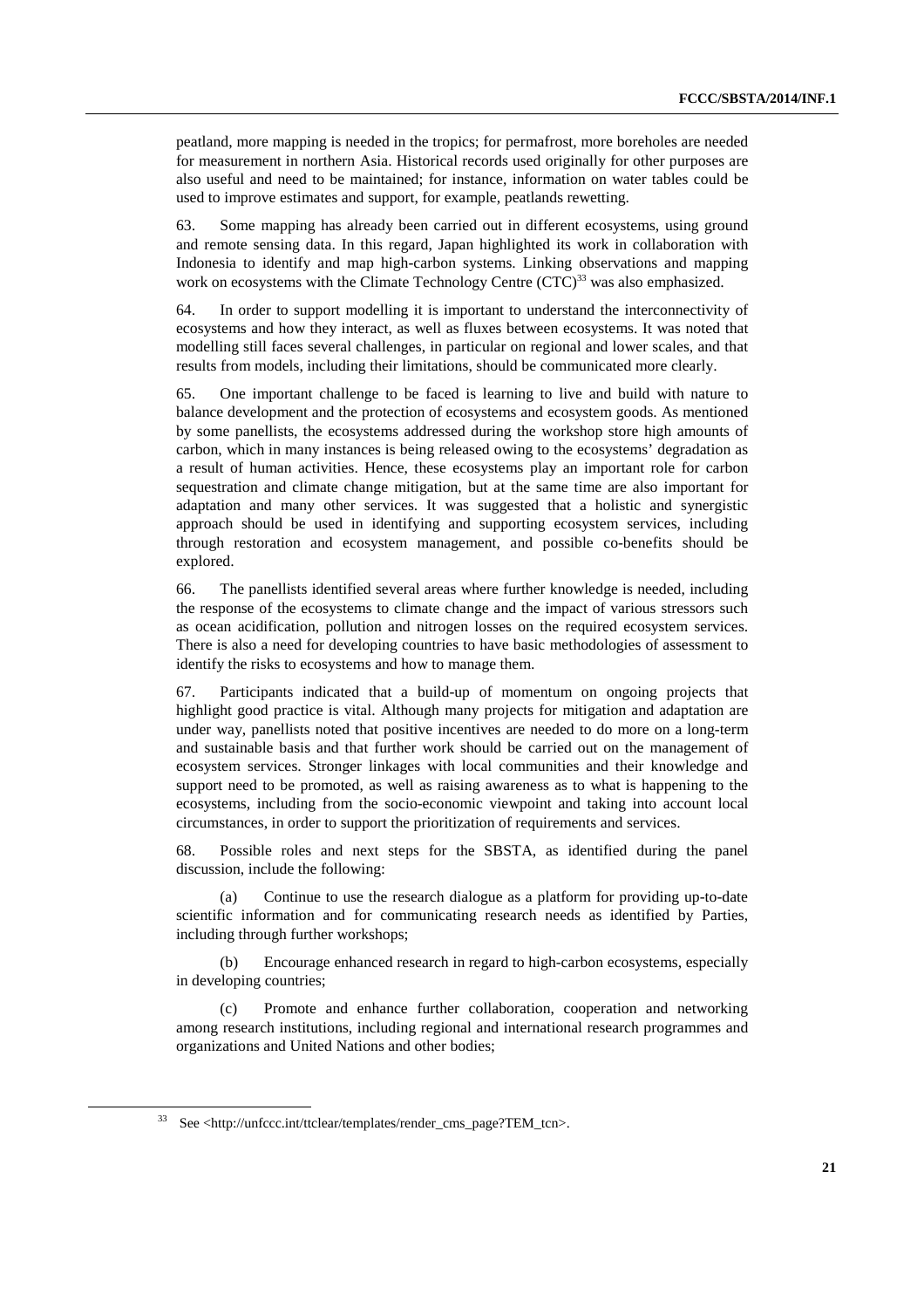(d) Link science and policy communities, including through the Nairobi work programme on impacts, vulnerability and adaptation to climate change and CTCs, and bring together key players for supporting further knowledge enhancement on mitigation and adaptation;

(e) Acknowledge methodological developments by the IPCC on high-carbon ecosystems and consider possible recommendations to the IPCC for further work;

(f) Guide further work on the technical and scientific aspects of high-carbon ecosystems and provide guidance on the use of methodologies; for example, encourage the development of common terminology, data sharing and knowledge platforms.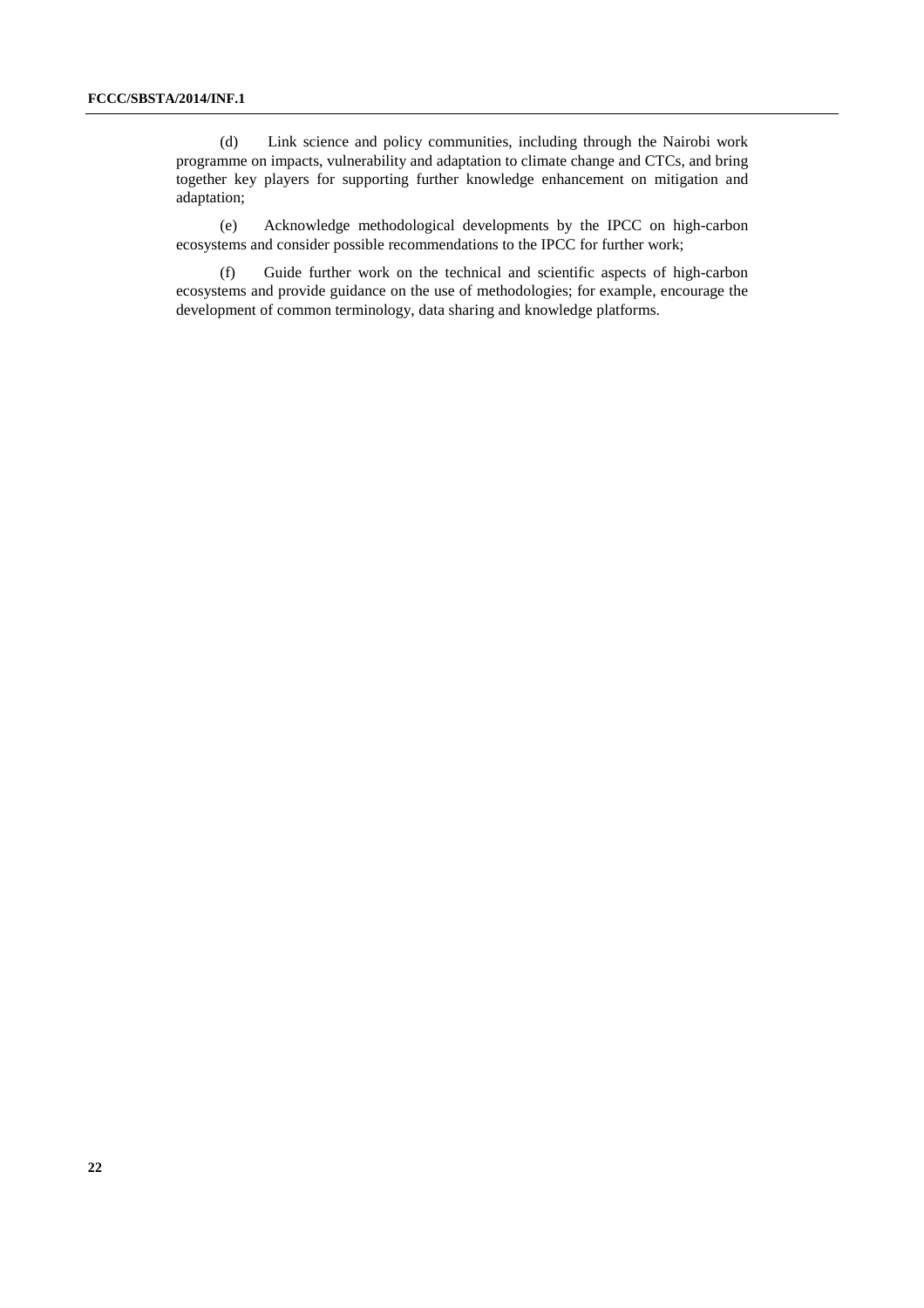# **Annex I**

# **Priority needs and areas for scientific research and technical advancement identified**

| Priorities relating to all ecosystems |                                                                                                      |  |  |
|---------------------------------------|------------------------------------------------------------------------------------------------------|--|--|
| General:                              | Extent of high-carbon ecosystems areas, including degraded areas – improve                           |  |  |
| key uncertainties                     | inventories of ecosystem carbon stocks, sequestration and emissions (mapping                         |  |  |
|                                       | needed), especially soil carbon;                                                                     |  |  |
|                                       | Cumulative emissions from land-use change, disturbance, conversion;<br>٠                             |  |  |
|                                       | Understand threats – in order to characterize and map;                                               |  |  |
|                                       | Contribution of permafrost thawing and of wetlands to the global carbon budget and to<br>$\bullet$   |  |  |
|                                       | $CO2$ and CH <sub>4</sub> emissions, respectively (positive feedback into climate change);           |  |  |
|                                       | Effect of ocean acidification and deoxygenation on marine ecosystem services.<br>٠                   |  |  |
| General:                              | Enhance availability of data and observations;<br>$\bullet$                                          |  |  |
| monitoring/modelling                  | Cataloguing of the distribution of ongoing and new emissions;<br>٠                                   |  |  |
| methodologies                         | Assessment of historical conversion and degradation patterns;<br>٠                                   |  |  |
|                                       | Monitoring vulnerable carbon pools and fluxes - critical as the climate evolves;<br>$\bullet$        |  |  |
|                                       | Reproduction of models to evaluate carbon fluxes from ecosystems also at regional<br>$\bullet$       |  |  |
|                                       | scale;                                                                                               |  |  |
|                                       | Data to support the use of higher tier 2 methods;                                                    |  |  |
|                                       | Large-scale greenhouse gas (GHG) monitoring networks (including eddy covariance);                    |  |  |
|                                       | Improved evaluation of models and setting of initial conditions (including soil organic<br>$\bullet$ |  |  |
|                                       | carbon and biomass carbon stores);                                                                   |  |  |
|                                       | Consider biodiversity in carbon stock estimations and models.<br>٠                                   |  |  |
| Cooperation and                       | Promote research and baseline studies to support scientific understanding, long-term<br>$\bullet$    |  |  |
| training requirements                 | monitoring, conservation and management;                                                             |  |  |
|                                       | Develop mechanisms to improve the effectiveness and efficiency of communication,<br>٠                |  |  |
|                                       | education, participation and awareness;                                                              |  |  |
|                                       | Global research platforms for exchange of data, research, knowledge, etc.<br>٠                       |  |  |
| Soil organic carbon                   | Unravel plant-soil carbon dynamics - including spatial variation in soil organic<br>$\bullet$        |  |  |
|                                       | carbon stocks;                                                                                       |  |  |
|                                       | Impacts of different forms of land use on soil carbon, including coastal soils and<br>٠              |  |  |
|                                       | sediments;                                                                                           |  |  |
|                                       | Data on soil organic carbon is still highly uncertain, especially for permafrost,                    |  |  |
|                                       | peatlands and some coastal sediments.                                                                |  |  |
|                                       | Further priorities as they relate to individual ecosystems                                           |  |  |
| Coastal                               | <b>Mapping:</b>                                                                                      |  |  |
|                                       | Geographical extent of especially areas containing seagrasses and salt marshes;<br>٠                 |  |  |
|                                       | Additional mapping of converted and degraded coastal marine ecosystems and the<br>$\bullet$          |  |  |
|                                       | quantification of emissions from exposed organic soils, and from disturbed or                        |  |  |
|                                       | degraded seagrasses.<br>Carbon budget, sequestration and storage:                                    |  |  |
|                                       | Align methods to measure and estimate coastal carbon for comparability of results;                   |  |  |
|                                       | Few data are available in the scientific literature on the carbon sequestration and                  |  |  |
|                                       | storage rates of habitats in Africa, South America and South-East Asia;                              |  |  |
|                                       | Collection of data and development of tier 2 emission factors to improve regional<br>٠               |  |  |
|                                       | estimates, taking into account local ecological and activity conditions;                             |  |  |
|                                       | Understanding the fate of carbon exported, e.g. in streams and rivers.                               |  |  |
|                                       | <b>Human drivers:</b>                                                                                |  |  |
|                                       | Emission rates over time for a range of drivers of ecosystem degradation or loss are                 |  |  |
|                                       |                                                                                                      |  |  |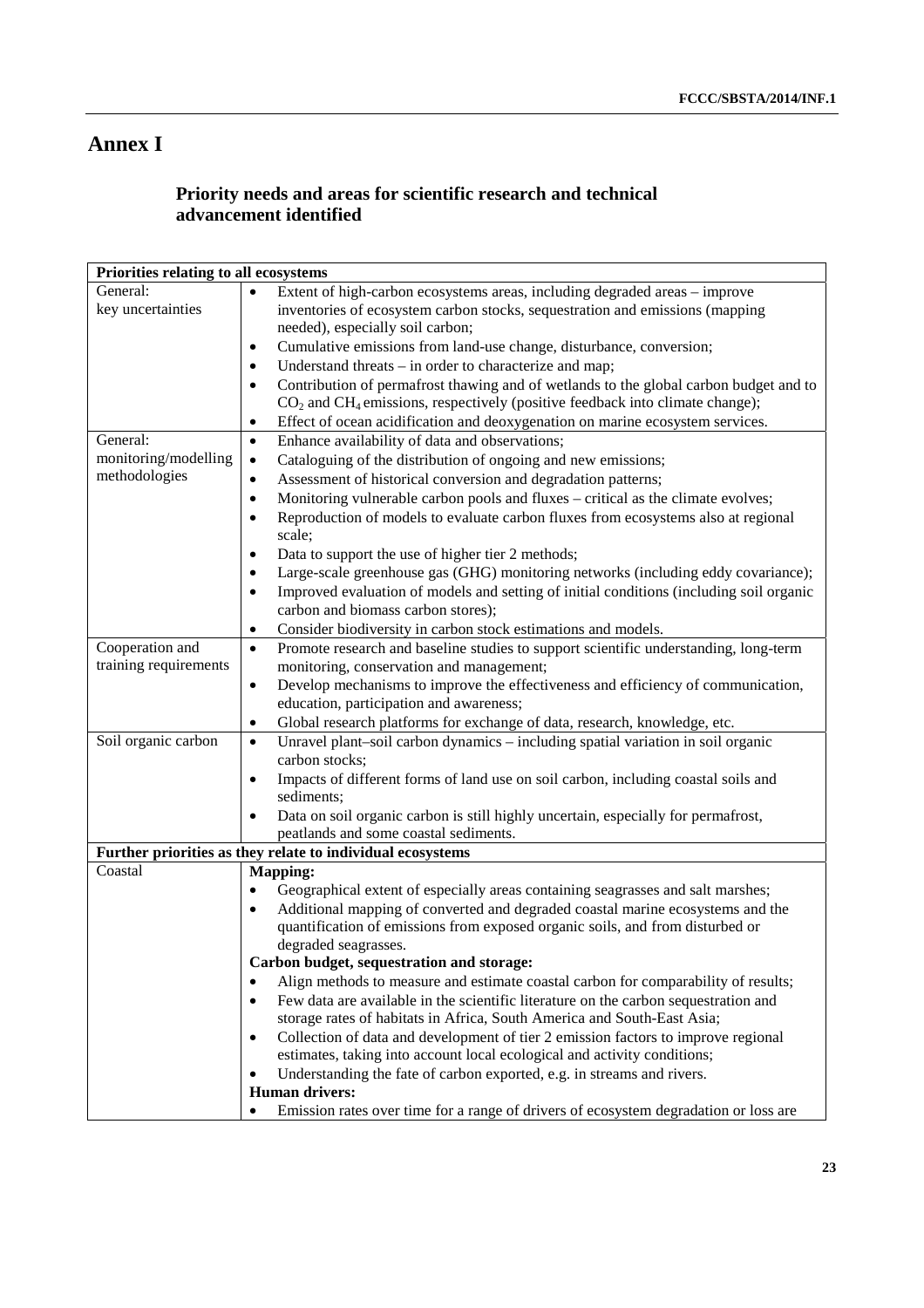### **FCCC/SBSTA/2014/INF.1**

|            | limited at the moment, especially for seagrasses;                                                   |
|------------|-----------------------------------------------------------------------------------------------------|
|            | Effect of ocean acidification on ecosystem services, distribution of impacts,<br>$\bullet$          |
|            | vulnerability of different populations and implications for mitigation;                             |
|            | Relationship between ocean acidification changes in the marine environment and<br>$\bullet$         |
|            | socio-economic impacts;                                                                             |
|            | Impact of combined effects which are difficult to detect, e.g. the impact of pollution<br>$\bullet$ |
|            | with ocean acidification and temperature rise with ocean acidification.                             |
|            | <b>Coastal erosion:</b>                                                                             |
|            | The fate of carbon eroded from coastal and marine ecosystems and carried offshore by                |
|            | ocean waves and currents.                                                                           |
| Permafrost | <b>Mapping:</b>                                                                                     |
|            | Better/more complete inventories of permafrost;<br>$\bullet$                                        |
|            | Still large uncertainties in current thermal models estimating permafrost extent and<br>$\bullet$   |
|            | thaw; currently no measurement of the extent of, and the emissions due to, the                      |
|            | thawing of permafrost;                                                                              |
|            | Develop national permafrost monitoring networks;<br>$\bullet$                                       |
|            | Common framework for assessment of carbon availability;<br>٠                                        |
|            | Understanding of carbon exchange between different carbon reservoirs (land, water,                  |
|            | air) and measurement of lateral fluxes from permafrost areas (coastal and rivers);                  |
|            | Increased stakeholder engagement.                                                                   |
|            | Carbon budget, sequestration and storage:                                                           |
|            | Understanding of emissions from subsea and in situ permafrost and gas hydrate                       |
|            | methane;                                                                                            |
|            | Role of nitrogen and phosphorus.                                                                    |
|            | <b>Human drivers:</b>                                                                               |
|            | Impacts of industrial infrastructure on permafrost thawing.                                         |
|            | <b>Modelling:</b>                                                                                   |
|            |                                                                                                     |
|            | Increased collaboration with modellers;<br>$\bullet$                                                |
|            | More model development to understand the permafrost-carbon climate response;<br>$\bullet$           |
|            | Improved model validation.                                                                          |
| Peatlands  | <b>Mapping:</b>                                                                                     |
|            | Need for coordinated approach and common methodology for measurements;<br>٠                         |
|            | Improve inventory of peatlands/wetlands; and enhance availability of data and<br>$\bullet$          |
|            | observations;                                                                                       |
|            | Improve estimate of peat depth/thickness and volume (airborne and ground<br>$\bullet$               |
|            | penetrating radar may be used to reduce uncertainties);                                             |
|            | Improve measurement of carbon stock and flux methods, including:<br>$\bullet$                       |
|            | mechanical disturbance and pollution in tundra;                                                     |
|            | drainage and changes of water regime for peatlands;                                                 |
|            | - ploughing, grazing, fallow successions in steppe.                                                 |
|            | Carbon budget, sequestration and storage:                                                           |
|            | The mitigation potential of rewetting;<br>$\bullet$                                                 |
|            | Improve emission factors for drained peatlands and develop higher-tier emission<br>$\bullet$        |
|            | factors for rewetted and restored degraded peatlands.                                               |
|            | <b>Human drivers:</b>                                                                               |
|            | Development of methods and techniques for monitoring of GHG emissions and<br>$\bullet$              |
|            | carbon losses from natural and anthropogenic fires.                                                 |
|            | <b>Modelling:</b>                                                                                   |
|            | Improve modelling to include, inter alia, holocene peat accumulation, total peat<br>$\bullet$       |
|            | column dynamics, dynamic water table, vegetation feedbacks, topography effects, key                 |
|            | organisms and pedogenesis (soil evolution).                                                         |